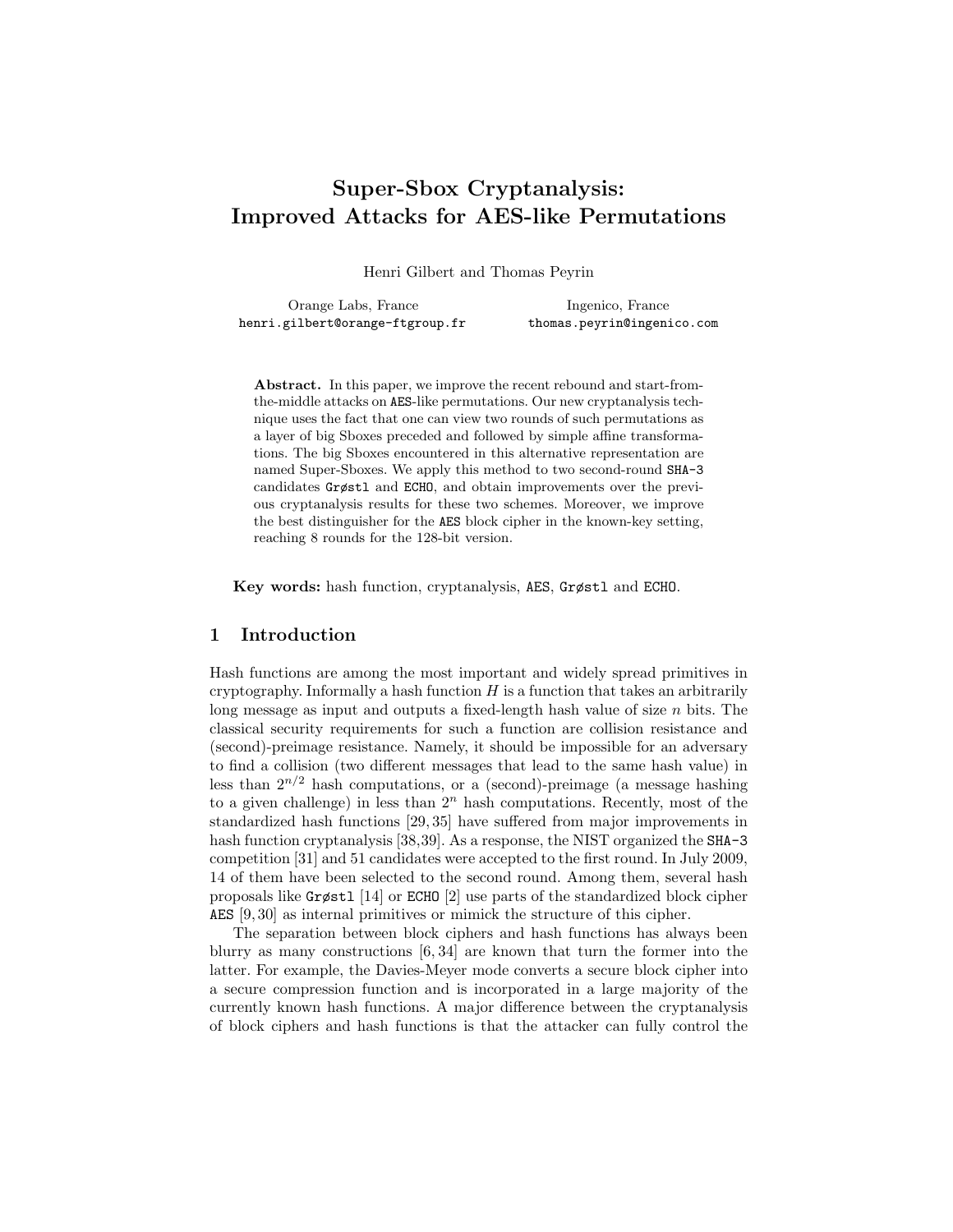inner behavior of a hash function. In other words, the attacker can use more efficiently the freedom degrees available on the input (i.e. the number of independent binary variables he has to determine). A new security model for block ciphers, the so-called known-key model [21], was recently proposed in order to fill the gap between those two situations. In this model, the secret key is known to the adversary and its goal is to distinguish the behavior of a random instance of the block cipher from the one of a random permutation by constructing a set of (plaintext, ciphertext) pairs satisfying an evasive property. Such a property is easy to check but impossible to achieve with the same complexity and a non-negligible probability using oracle accesses to a random permutation and its inverse. In particular, reduced versions of the AES have been studied in this setting  $[21, 28]$ .<sup>1</sup> An even more demanding requirement for block ciphers, also introduced for filling the gap between block ciphers and hash functions, is to behave as an ideal cipher, i.e. a family of independent random permutations indexed by the key space, even when the key values can be chosen by an adversary. It has been recently shown that the full AES-256 does not behave as an ideal cipher due to the existence of a so-called chosen key distinguisher [4].

Cryptanalysis of AES-based hash functions began with the hash family proposal Grindahl [20] for which collision attacks have been found [19, 32]. This showed that truncated differentials [22] are useful when cryptanalyzing a byteoriented primitive such as the AES. Later on, the rebound attack [27] was shown to lead to substantial efficiency improvements in the freedom degrees usage of the attacker [23,25,40]. The idea is to build a differential path and use the available freedom degrees in the "most expensive" part of the path. The "cheaper" parts are then covered in an inside-out manner in both forward and backward directions. More recently, improved variants of the initial rebound attack such as the so-called "start-from-the-middle" attack were also introduced [26].

Our contribution. In this paper, we further improve the rebound or startfrom-the-middle attacks for AES-like permutations. The idea is to view two consecutive rounds of an AES-like permutation as the application of a so-called Super-Sbox  $[10, 11, 16]$ : this allows a more efficient use of the freedom degrees.<sup>2</sup> Instead of dealing with the classical 8-bit AES Sboxes, one will consider 32-bit Sboxes each composed of two AES Sbox layers surrounding one MixColumns and

<sup>&</sup>lt;sup>1</sup> It was noticed in [7] that for any cipher which key space is smaller than the plaintext space, it is possible to construct a (plaintext, ciphertext) pair satisfying an evasive relation by encrypting the key under itself. However, known key distinguishers such as those of [21, 28] distinguish round-reduced versions of AES from a random permutation in a less contrived manner than such a generic evasive relation.

<sup>&</sup>lt;sup>2</sup> Note that a similar technique, independently discovered by Lamberger et al. [23], has been applied by these authors to the Whirlpool hash function. However, this method uses the incoming round subkeys as additional freedom degrees and would not work as is for fixed-key AES-like permutations such as the ones studied in this article (for ECHO or Grøstl). Moreover, the known-key distinguishers would not apply anymore for AES as the key would have to be chosen by the attacker.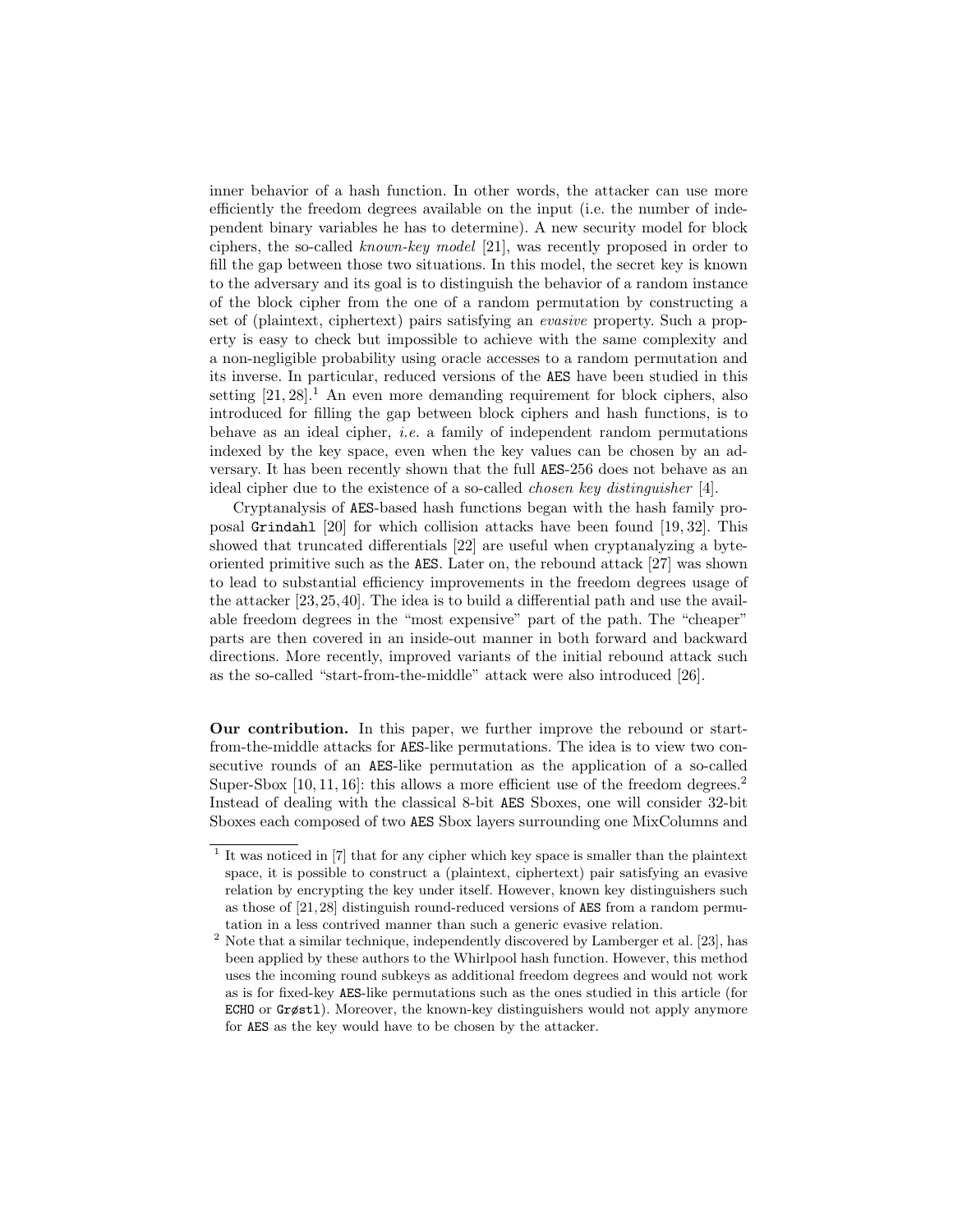

Fig. 1. The compression functions of Grøstl, ECHO-256, and ECHO-512 illustrated from the top down.

one AddConstant function. The resulting attack method, that we propose to name Super-Sbox cryptanalysis, is not only simpler than the previous ones, it also results in cryptanalysis performance improvements since we are now able to find deviations from the behavior of a random permutation up to 8 rounds. We also provide an analysis regarding the freedom degrees available during the attack. We apply this technique to  $(1)$  AES,  $(2)$  the internal permutations P and Q of Grøstl, and (3) the internal permutation  $P_E$  of ECHO. The link between the compression functions of Grøstl and ECHO and the underlying internal permutations is illustrated in Figure 1. Our results for AES and the internal permutations of Grøstl and ECHO are summarized in the first part of Table 1. We obtain an 8-round distinguisher in the known-key model for all versions of the AES block cipher. This is the first published "attack" against the 8-round version of AES-128, for which the full number of rounds is 10. We also present a distinguisher for the 8-round reduced internal permutations of Grøstl-256 (the full number of rounds is 10) and for the full number of rounds of the internal permutation of ECHO-256 (8 rounds). In the case of Grøstl-256, our distinguishers for roundreduced versions of the internal permutation can be immediately converted into distinguishers for reduced versions of the compression function with the same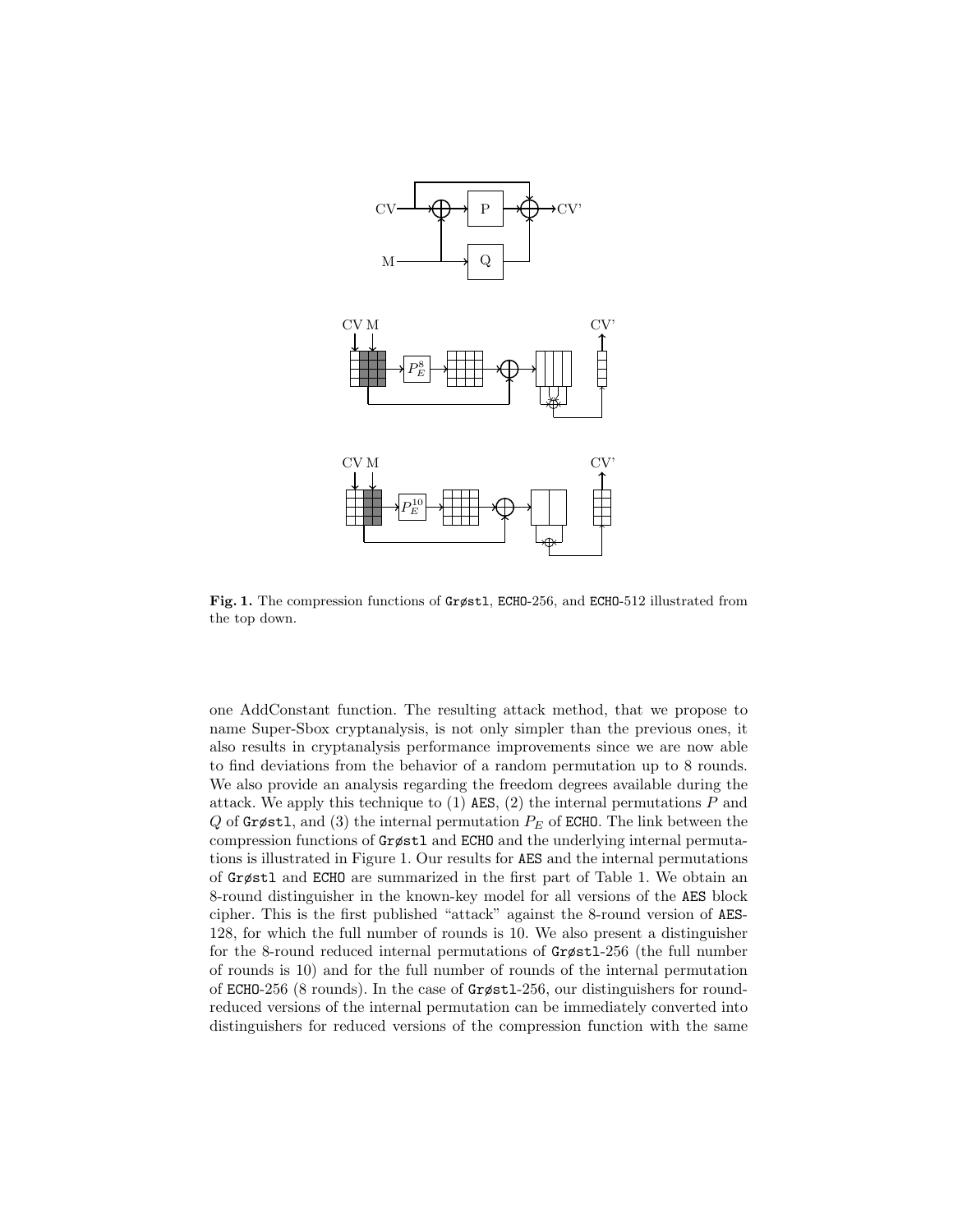number of rounds, or even semi-free-start collisions in some cases.<sup>3</sup> We outline in the second part of Table 1 the results obtained for reduced versions of the Grøstl-256 compression function. In the case of ECHO and its reduced versions, our distinguishers for the internal permutation cannot be converted into distinguishers for the compression function due to the extra protection provided by the final shrinking stage of the compression function – namely its convolution effect on the output distribution of the permutation.

Table 1. The first table gives a summary of results for AES and the internal permutations used in Grøstl-256 and ECHO. The second table shows the results for the compression functions of Grøstl-256 and ECHO. Some structural observations [1, 18] for Grøstl have not been included in the Tables.

| target                       | rounds | computational<br>complexity | memory<br>requirements | type                                                          | source                   |
|------------------------------|--------|-----------------------------|------------------------|---------------------------------------------------------------|--------------------------|
| AES                          | 8      | $2^{24}$<br>248             | $2^{16}$<br>$2^{32}$   | known-key-distinguisher<br>known-key-distinguisher this paper | see [26]                 |
| $Grøst1-256$<br>permutation  | 8      | $2^{55}$<br>$2^{112}$       | 2064                   | distinguisher<br>distinguisher                                | see $[26]$<br>this paper |
| ECHO internal<br>permutation | 7<br>8 | 2384<br>2768                | $2^{64}$<br>$2^{512}$  | distinguisher<br>distinguisher                                | see $[26]$<br>this paper |

| target                        | rounds | computational<br>complexity        | memory<br>requirements       | type                                                                                           | source                   |
|-------------------------------|--------|------------------------------------|------------------------------|------------------------------------------------------------------------------------------------|--------------------------|
| $G$ røstl- $256$              | 6<br>6 | $2^{120}$<br>$2^{64}$<br>$2^{120}$ | $2^{64}$<br>$2^{64}$<br>2064 | semi-free-start collision<br>semi-free-start collision<br>semi-free-start collision this paper | see $[27]$<br>see $[26]$ |
| comp. function                | 8      | 255<br>$2^{112}$                   | 20 <sup>64</sup>             | distinguisher<br>distinguisher                                                                 | see $[26]$<br>this paper |
| <b>ECHO</b><br>comp. function | none   | none                               |                              | none                                                                                           |                          |

## 2 Description of the analyzed schemes

We give in this section a generic description of an AES-like permutation and we then provide the parameters in this generic model for AES, Grøstl and ECHO. We refer to the corresponding specifications [2, 9, 14, 30] for a detailed description of these schemes.

A generic n-bit AES-like permutation has an internal state that can be viewed as a square matrix of  $c$ -bit cells with  $r$  columns and  $r$  rows. A cell will be denoted by  $C_{i,j}$ , where i is its row position and j its column position in the matrix, starting the counting from  $0$ . The permutation is composed of  $R$  rounds and each round has four layers. The first layer (AddConstant or AC) is a constant/key

<sup>3</sup> Similar results were presented at CT-RSA 2010 [13] while the final version of this paper was in preparation.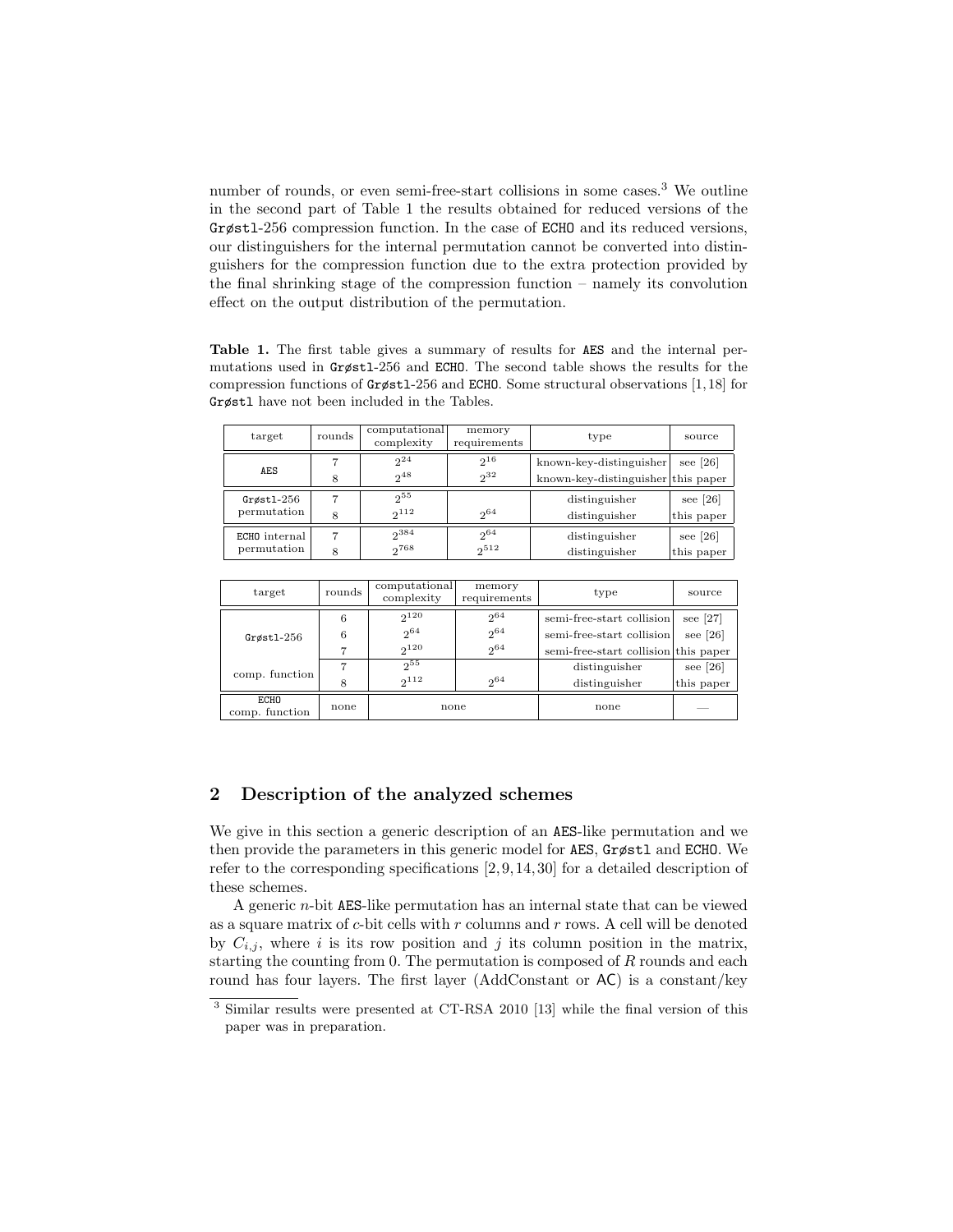addition function. More precisely, for each cell of the internal state, we XOR a c-bit constant. The second layer (SubBytes or SB) is a non-linear function defined by the application of an Sbox S: for each cell  $C_{i,j}$  of the internal state, we compute  $C'_{i,j} = S[C_{i,j}]$ . The third layer (ShiftRows or ShR) permutes the position of each cell in its own row: for each cell  $C_{i,j}$  of the internal state, we compute  $C'_{i,j} = C_{i,Sub_i(j)}$  where  $Sub_i(j)$  is parametrized by the row *i*. Finally, the last layer (MixColumns or MC) is a linear function that mixes all the columns of the internal state separately. The round function on an internal state  $C$  can thus be defined as:

## $MixColumns \circ ShiftRows \circ SubBytes \circ AddConstant(C).$



Fig. 2. The generic AES-like permutation

Even though the MixColumns functions used in AES, Grøstl, and ECHO are distinct (we do not provide here their detailed specification), we can stick to this generic description since we are only interested in the differential properties of this layer, which remain essentially the same.

Extended known key model for the considered schemes In what follows, we will introduce distinguishers for permutations and compression functions based upon specific examples of the above generic AES-like permutation. Therefore we have to explain what we mean by "distinguisher" in this context. Our aim is to capture structural properties that distinguish the behavior of permutations or functions belonging to a family of permutations (resp. functions) indexed by a parameter from the one of a random permutation (resp. a random function). In the case of permutations, these parameters can be viewed as a known key and our notion of distinguisher entirely coincides with the notion of known key distinguisher. In order to also cover the case of compression functions, we introduce a natural extension of the notion of known key distinguisher to a family  $F = \{f_i\}$  of functions indexed by a parameter  $i \in I$ . We (informally) define a distinguisher for F as a procedure allowing an adversary to construct, when input with a randomly drawn parameter value  $i$  of a function of  $F$ , a tuple of (input, output) pairs for  $f_i$  satisfying (with a non negligible probability) an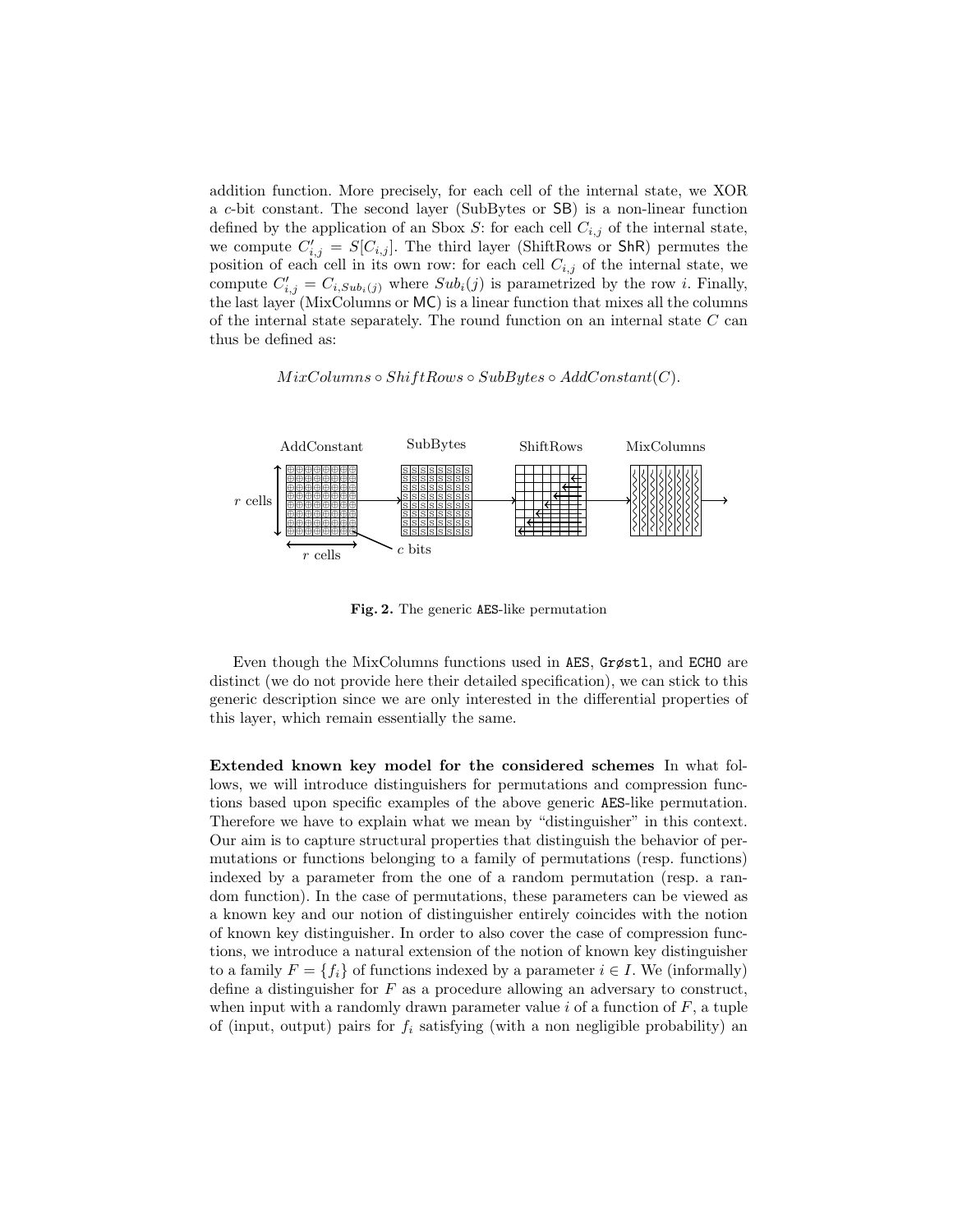evasive property independent of i. An evasive property means in this context a property impossible to achieve with the same complexity and a non-negligible probability using oracle accesses to a random function.<sup>4</sup> We propose to view the permutations and compression functions based upon the generic AES construction as families of permutations (resp. functions) indexed by the parameter set  $I = C \times SB$  equipped with the uniform probability distribution. For a given family,  $\mathcal C$  is defined as the set of possible values for the constants involved in the various AddConstant layers, and  $\mathcal{SB}$  represents the set of tuples of  $r^2R$  permutations involved in the various SubBytes layers (R represents as before the number of rounds of the considered instances of the generic AES construction, and  $r$  the number of rows and columns of the matrices representing their states). This allows to define structural distinguishers for these permutations and these compression functions, using the extended known key model introduced above.

## 2.1 AES

Following our generic description, AES [30] is a  $n = 128$ -bit block cipher that can handle 128, 192 or 256-bit keys and those variants have a different number of rounds, 10, 12 and 14 respectively. The internal state is viewed as a  $4 \times$ 4 matrix of bytes and SB is an 8-bit Sbox. The ShiftRows transformation is simply defined by  $Sub_i(j) = (j - i) \mod 4$ . Finally, we note that in AES the MixColumns transformation of the last round is not applied and that the last round is composed with an extra AddConstant transformation.

Since we will analyze AES in the known-key attacker model, the key schedule and the key additions can be replaced by the AddConstant function. In the known key distinguishers for R-round versions of AES considered in the sequel, the set C consists of all  $R+1$ -tuples of 128-bit constants equiped with the uniform law, and the set  $\mathcal{SB}$  can be either defined as the singleton containing the actual SubBytes layers or as the set of all 16R-tuples of bijections over  $\{0,1\}^8$ . Our distinguishers are equally applicable in both settings, and can be immediately converted into known key distinguishers for R-round versions of AES-128, AES-192, and AES-256.

## 2.2 Grøstl

Grøstl [14] is a double-pipe hash function whose compression function is built upon two AES-like permutations  $P$  and  $Q$  (that only differ by the constants used

<sup>4</sup> Considering a family of functions rather than one single function allows us to express a structural property common to many individual functions. Moreover, it avoids the considerable difficulties one would encounter in the case of one single function  $f$  for expressing the requirement that the evasive property used to distinguish f must be "independent" of  $f$  as to exclude for instance the evasive property trivially provided by each (input, output) pair of  $f$ ; in addition, if the size of  $I$  is larger than the input size of  $F$ , considering a family of functions instead of one single function allows us to avoid the already mentioned paradox of [7].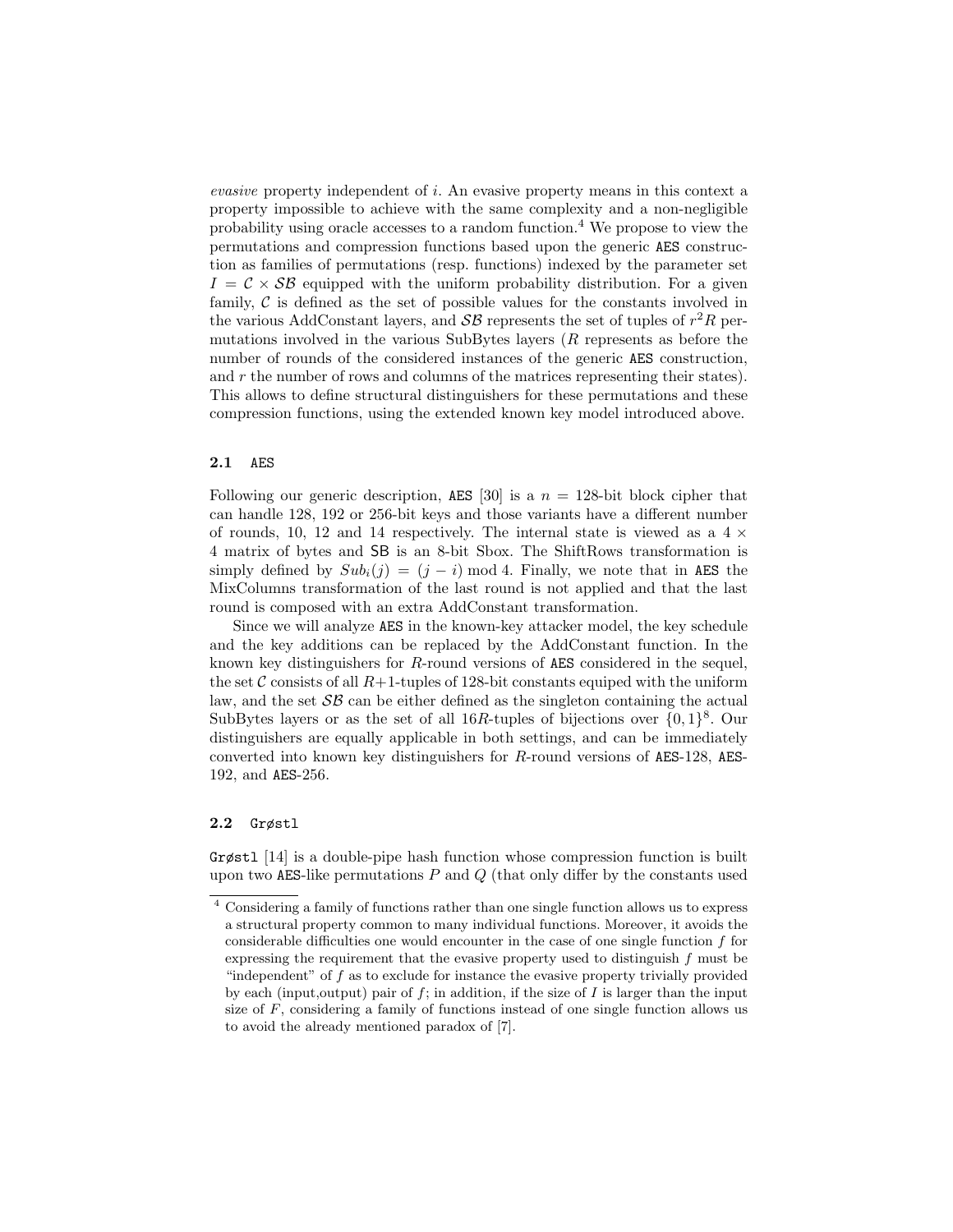during the AddConstant layer). In the case of Grøstl-256, the internal state of those permutations can be viewed as  $a \times 8$  matrix of bytes and their number of rounds is 10. The ShiftRows transformation is defined by  $Sub_i(j) = (j-i) \mod 8$ . In the case of Grøstl-512, the internal state of those permutations can be viewed as a  $8 \times 16$  matrix of bytes, thus not fitting in our generic model.

Finally, as already shown on Figure 1, the compression function takes a message input  $M$  and a chaining variable input  $CV$  and outputs a new chaining variable  $CV'$  with

$$
CV' = P(CV \oplus M) \oplus Q(M) \oplus CV.
$$

In the subsequent analysis of the security of R-round versions of the  $Grøst1$ -256 permutations and the associated compression function, we either define the set  $\mathcal C$  as the singleton containing the actual constants used in the AddConstant layers or the set of all possible R-tuples of 512-bit constants (this will not make any difference for our distinguishers), and we define  $\mathcal{SB}$  as the set of all the  $64 \cdot R$ -tuples of bijections over  $\{0,1\}^8$ .

#### 2.3 ECHO

ECHO [2] is also a double-pipe hash function. It uses a compression function built upon a 2048-bit AES-like permutation whose *i*-round version is denoted by  $P_E^i$ . The internal state of this permutation can be viewed as a  $4 \times 4$  matrix of 128-bit words. The Sbox layer on a 128-bit cell is composed of two AES rounds with a fixed key. The AddConstant layer is not present (or equivalently is present with constant values equal to zero) and in order to avoid trivial vulnerabilities that would result from an entirely symmetric round function, each Sbox in ECHO is distinct thanks to different key additions in each invocation of the 2-round AES. As for the AES, the ShiftRows transformation is simply defined by  $Sub_i(j)$  $(j - i)$  mod 4. In the case of the ECHO-256 compression function, 8 rounds of the permutation are applied and a shrinking transformation is performed after the final feedforward. This transformation (denoted here by  $\text{shrink}_{256}$ ) consists of "XORing" all the four 512-bit columns together. Finally, as already shown on Figure 1, the compression function takes a message input  $M$  and a chaining variable input  $CV$  and outputs a new chaining variable  $CV'$  with

$$
CV' = \text{shrink}_{256}(P^8_E(CV||M) \oplus (CV||M)).
$$

In the case of the ECHO-512 compression function, 10 rounds of the permutation are applied and a shrinking transformation is applied after the final feedforward. This transformation (denoted by  $\text{shrink}_{512}$ ) consists of "XORing" the two first and the two last 512-bit columns together.

$$
CV' = \mathsf{shrink}_{512}(P^{10}_E(CV||M) \oplus (CV||M)).
$$

Since ECHO is a nested design of AES-like permutations, we will use the prefix "BIG" when referring to one of the three layers of the 2048-bit permutation.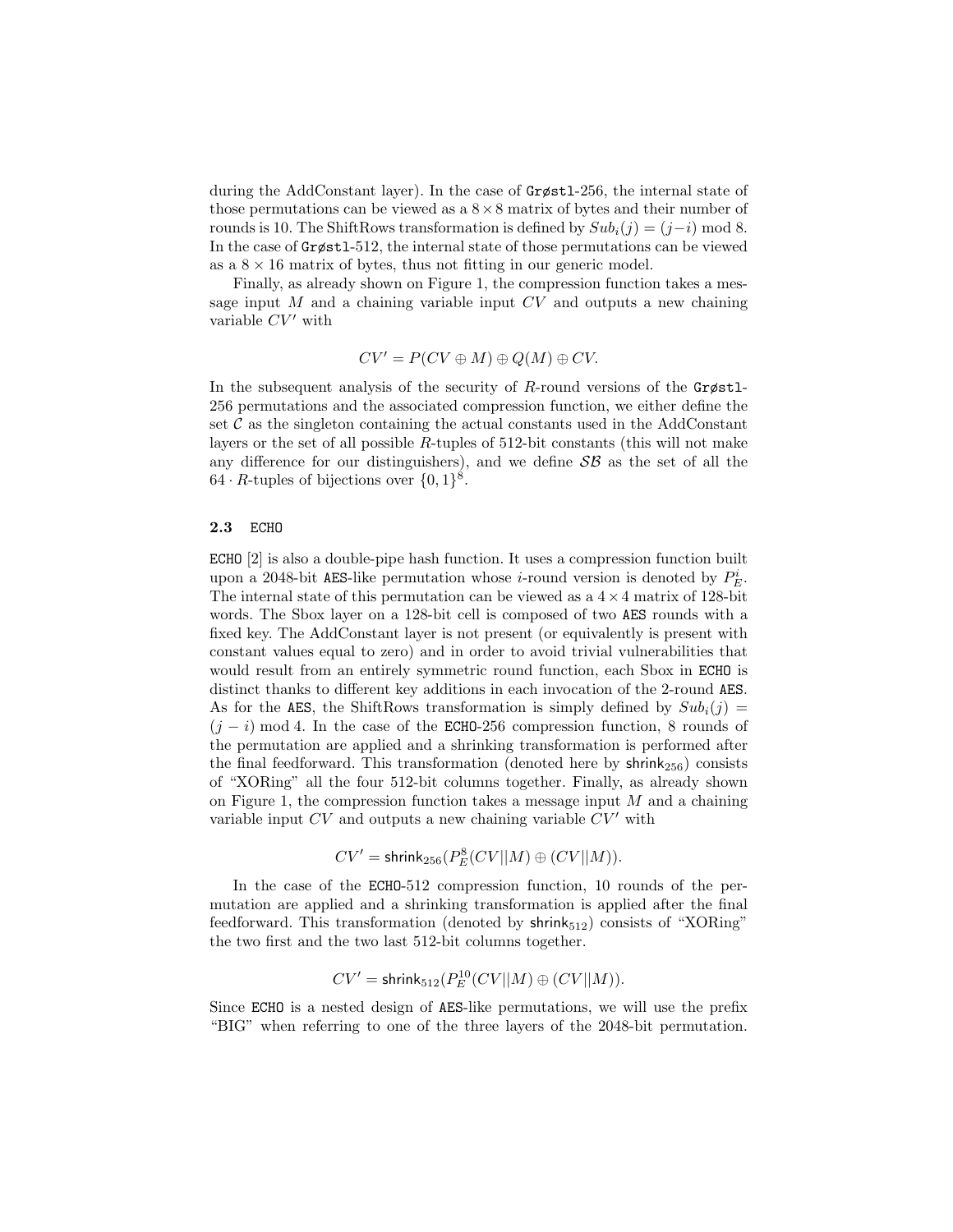When not using this prefix, we will refer to the layers of the 2-round AES permutation in the BIG-Sbox of ECHO.

In the subsequent analysis of the security of  $R$ -round versions of the ECHO permutation, we define the set  $\mathcal C$  as the singleton containing the R-tuple of Add-Constant layers associated with the constant zero, and  $\mathcal{SB}$  as the set of all the 16 · R-tuples of bijections over  $\{0, 1\}^{128}$ .

## 3 The Super-Sbox cryptanalysis technique

In this section, we introduce the Super-Sbox view for two rounds of an AES-like permutation [9–11, 16]. Based on this observation, we describe a new cryptanalysis technique in the generic framework of Section 2 and we will apply it to the specific cases of AES, Grøstl and ECHO in the following section.

## 3.1 The generic differential paths

In the following attacks, we will consider two distinct generic truncated differential paths for AES-like permutations. The only difference considered between two words A and A' is the XOR difference, that is  $\delta = A \oplus A'$ . The first path is 7-round long and the second one is 8-round long. Both are depicted in Figure 3. A white cell denotes a c-bit word without difference (inactive word) and a dark cell represents a truncated c-bit difference (active word), that is a non-zero difference whose actual value is not considered by the attacker.



Fig. 3. 7-round and 8-round differential paths for AES-like permutations.

When dealing with truncated differentials for AES-like permutations, one can easily check that only the MixColumns transformations will not behave deterministically. Indeed, while AddConstant have no effect on the difference of a cell and ShiftRows just permutes the array of c-bit differences, the SubBytes transformation will impact the value of the difference, but it will not affect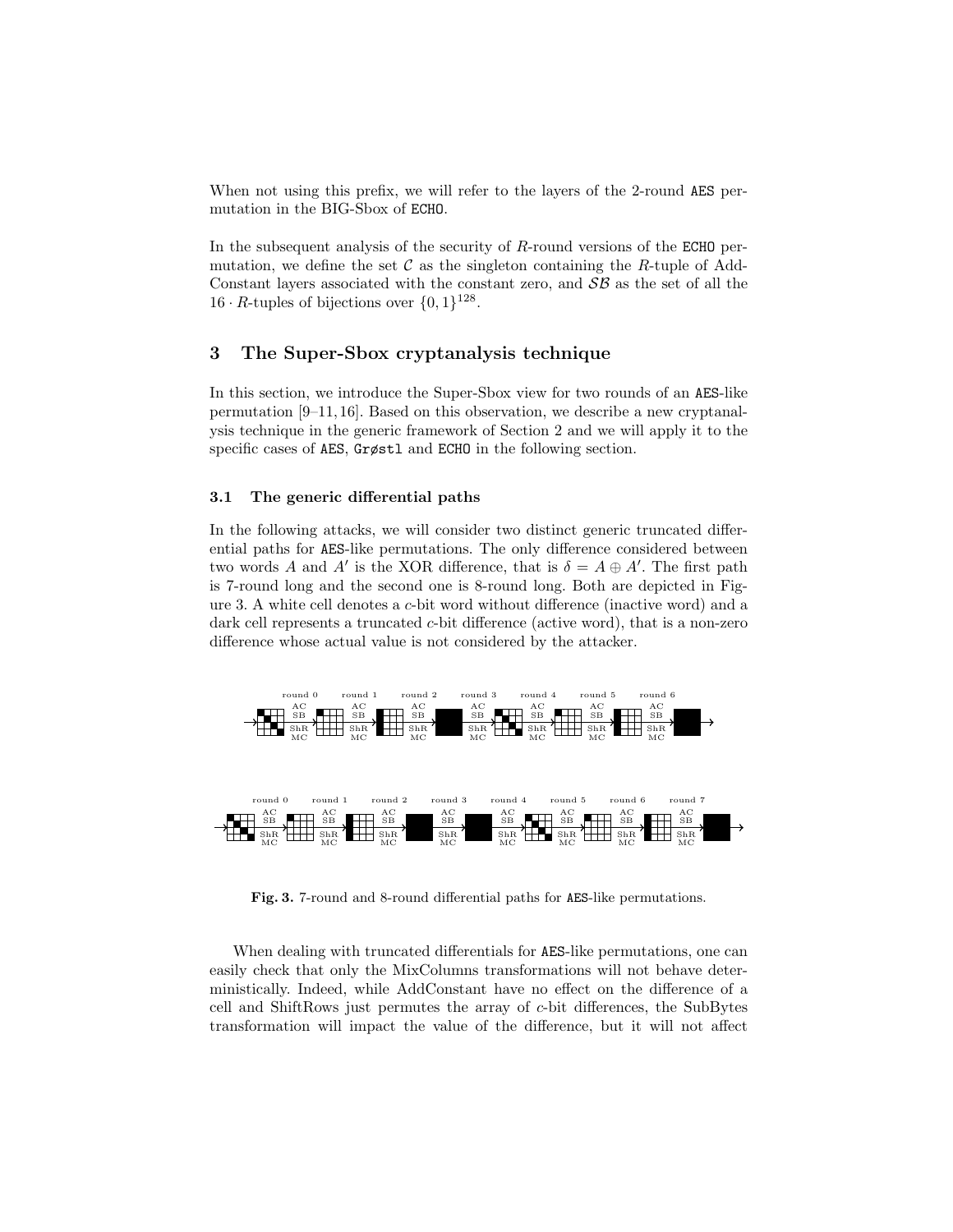the truncated difference. The matrix multiplication underlying the MixColumns transformation presents the interesting property of being a Maximum-Distance Separable (MDS) mapping: the number of active input and output cells is always greater or equal to  $r + 1$  (unless there is no active input and output cell at all). The probability of a truncated differential transition through the restriction of the MixColumns transformation to one column that meets the MDS constraints is determined by the number of active cells in the output column. More precisely, if such a differential transition contains  $k > 0$  active cells in the output column, its probability of success is closely approximated by  $2^{-c(r-k)}$ . For example, a  $4 \mapsto 1$  transition for one column of the AES MixColumns layer has a success probability of approximatively  $2^{-24}$ . Note that the same reasoning applies when dealing with the inverse function of the MixColumns layer as well.

## 3.2 Previous start-from-the-middle attacks

By observing the two previous differential paths, one can easily be convinced that the most costly part is located in the middle rounds, where the full internal state is active. Therefore, the classical early-round use of the freedom degrees available to the attacker is not successful in this case. It is more efficient to actually utilize the freedom degrees during the middle rounds and then let the rest of the differential trail be verified backward and forward in a probabilistic way.

#### 3.3 The Super-Sbox view

In [9–11, 16], Daemen and Rijmen introduced the super box representation for two rounds of the AES in order to study differential properties. The underlying idea is simple: by considering  $(r \times c)$ -bit permutations (named here Super-Sboxes) instead of the usual  $c$ -bit S-boxes, two rounds of an AES-like permutation can be represented using only one non-linear layer. More precisely, the application of two AES-like permutation rounds on a internal state C

$$
\mathsf{MC}\circ\mathsf{ShR}\circ\mathsf{SB}\circ\mathsf{AC}\circ\mathsf{MC}\circ\mathsf{ShR}\circ\mathsf{SB}\circ\mathsf{AC}(C)
$$

can be rewritten

$$
\mathsf{MC}\circ \mathsf{ShR}\circ \mathsf{SB}\circ \mathsf{AC}\circ \mathsf{MC}\circ \mathsf{SB}\circ \mathsf{ShR}\circ \mathsf{AC}(C)
$$

since two adjacent SubBytes and ShiftRows transformations commute. The middle part

$$
Super-SB = SB \circ AC \circ MC \circ SB
$$

of the former composition represents a layer of column-wise applications of  $r$  $(r \times c)$ -bit Super-Boxes. The transformation associated with two consecutive rounds can thus be rewritten

$$
\mathsf{MC}\circ \mathsf{ShR}\circ \mathsf{Super}\text{-}\mathsf{SB}\circ \mathsf{ShR}\circ \mathsf{AC}(C).
$$

This is depicted in Figure 4.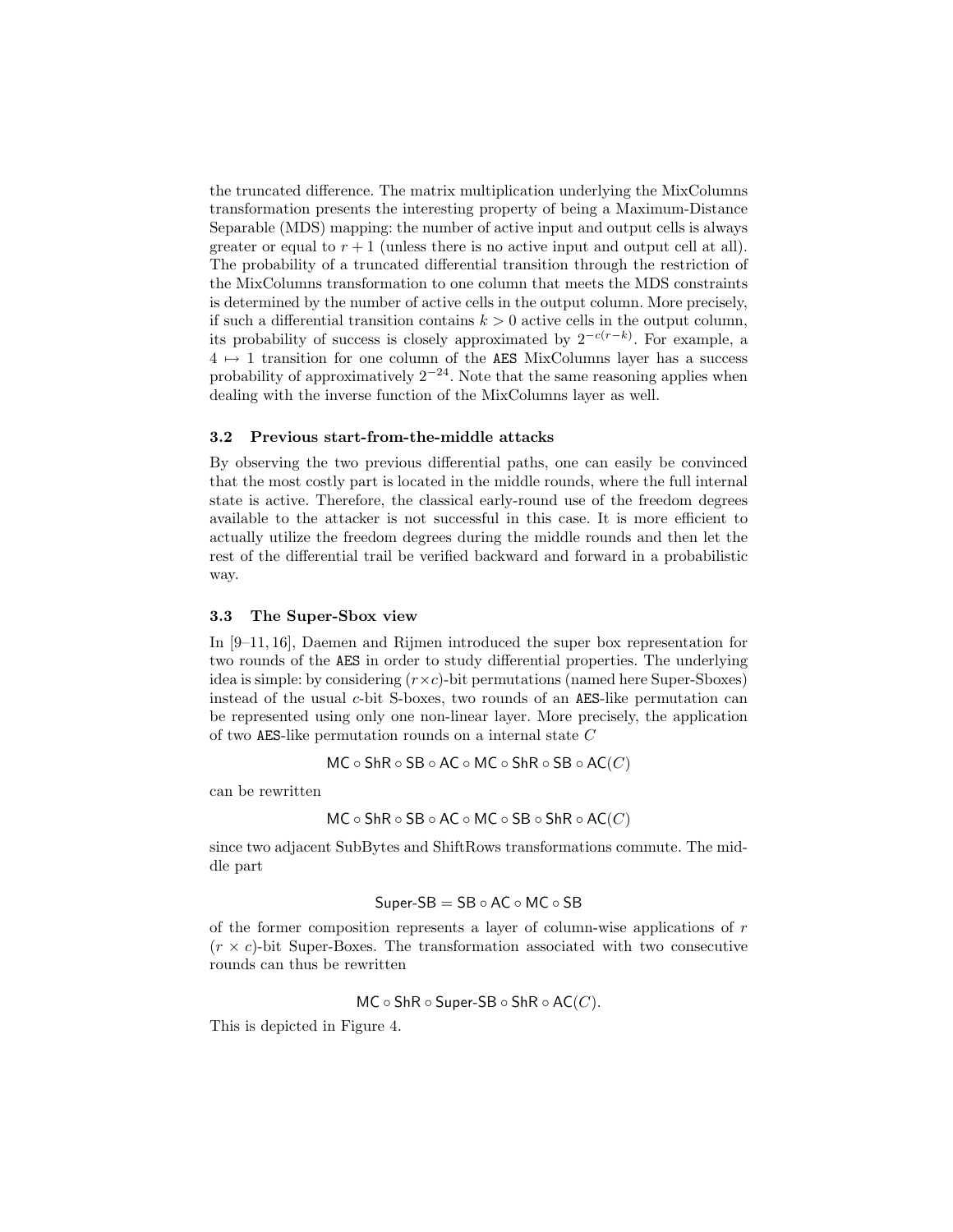

Fig. 4. Three equivalent views of 2 rounds of an AES-like permutation

## 3.4 The Super-Sbox cryptanalysis

Our overall strategy is the same as in the previous rebound or start-from-themiddle attacks: we will try to find a pair of internal state values in the middle of a well chosen truncated differential path (where the full internal state is active) such that the path is verified for as many possible rounds as possible backward and forward. We call this part the controlled rounds and the rest of the path in both directions will be fulfilled probabilistically.

In order to describe our attack, we use the 8-round path from Figure 3. With a restricted number of operations on average, we will find an internal state values pair such that the path is verified for three middle rounds: from the beginning of round 2 until the end of round 4. A more detailed description of the three controlled rounds is given in Figure 5.



Fig. 5. A detailed Super-Sbox view (see Figure 4) of the controlled rounds (from round 2 to round 4) of the 8-round differential path from Figure 3

Before describing the attack, we have to make an assumption: we require that the number of potential distinct differences at the start of the controlled rounds  $(S_{start})$  or at the end of the controlled rounds  $(S_{end})$  be at least  $(2<sup>c</sup> - 1)<sup>r</sup>$ . In other words, we must have at least r active cells in  $S_{start}$  or in  $S_{end}$ . Note that this assumption holds for all the types of controlled rounds that will be considered in the two differential paths of Figure 3. Without loss of generality, we consider for the rest of the description that this assumption is fulfilled for the ending difference mask.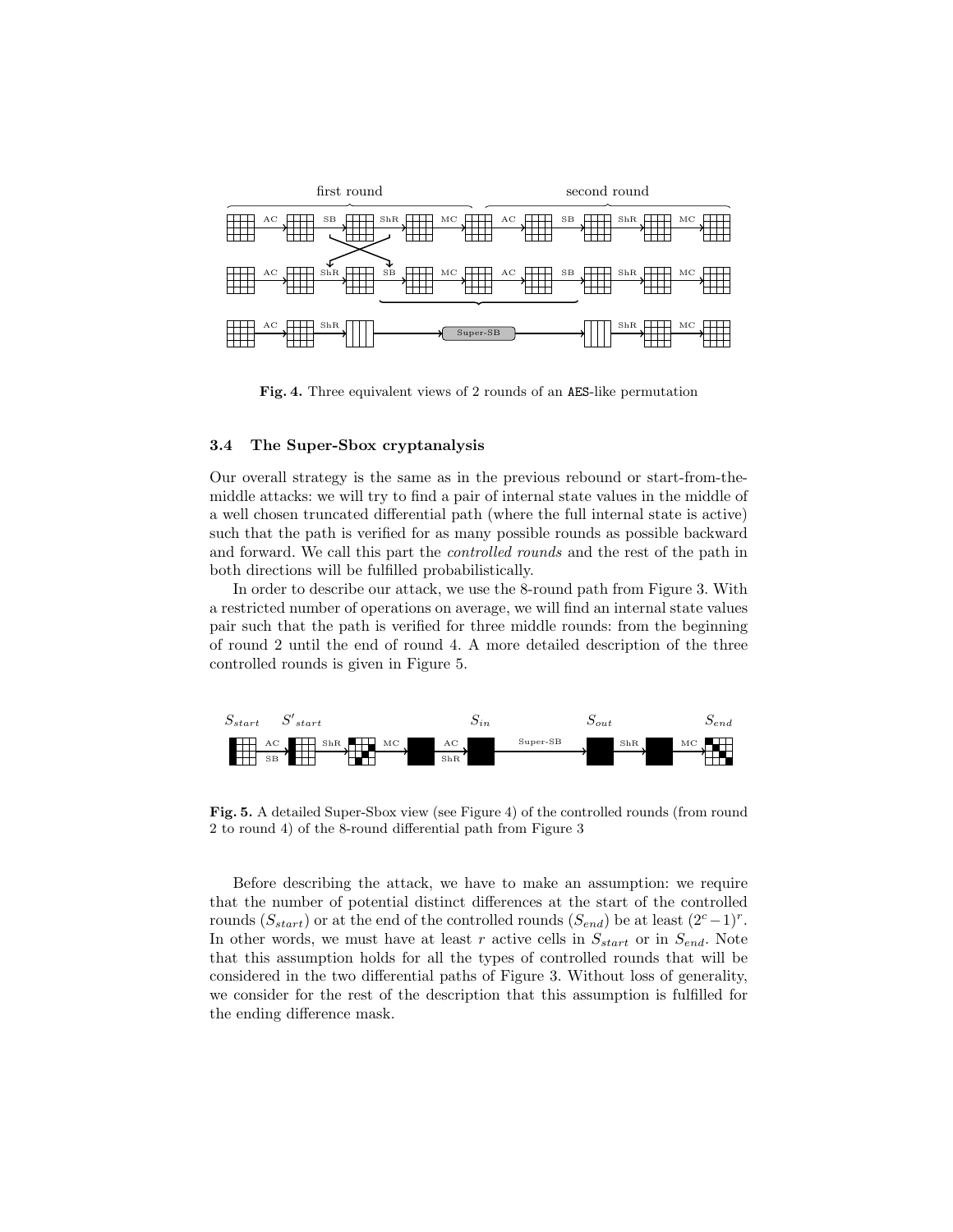**The controlled rounds.** The initial state of the controlled round is  $S_{start}$  at the beginning of round 2 (see Figure 5). Since the AddConstant and SubBytes layers of this round have no effect on truncated differentials, we can directly begin at  $S'_{start}$ , *i.e.* just after those two transformations. Thus, we select a random difference value (we do not use truncated differences in the subsequent procedure) for all the active cells of the internal state  $S'_{start}$  at the output of the Sbox layer of round 2. Since the difference mask for the entire internal state is now specified, one can apply the ShiftRows and MixColumns transformations and enter round 3 with an updated difference mask. We then easily deduce the input difference mask  $\Delta = (\Delta_1, \cdots, \Delta_r)$  in  $S_{in}$  for the r-tuple of Super-Sboxes of Super-SB.

Now we perform the following local precomputation: for each of the r Super-Sboxes, knowing its input difference mask  $\Delta_i$ , we go through all the 2<sup>(rc)-1</sup> pairs of input values differing by  $\Delta_i$  and compute the Super-Sbox forward. This provides  $2^{(rc)-1}$  output differences values (distinct or not). For each Super-Sbox output difference reached, the attacker stores the appropriate pair(s) of input that led to it. We name this storage by Tables  $T_i$  for each Super-Sbox i and note that this precomputation phase requires about  $2^{rc}$  operations and memory.

We now go backward by starting from the end of round 4: we pick a random difference for all the active cells of the internal state  $S_{end}$  at the output of the MixColumns transformation of round 4. We can invert this MixColumns layer and get the differences on its input. By also inverting the ShiftRows function of round 4, we get the aimed output difference mask  $\Delta' = (\Delta'_1, \dots, \Delta'_r)$  in  $S_{out}$ for the r Super-Sboxes of Super-SB. We only have to check whether for all the r Super-Sboxes (numbered  $i = 1$  to r), the output difference  $\Delta'_{i}$  is present in tables  $T_i$ . If this is the case, we can efficiently enumerate all the pairs of input difference  $\Delta$  in  $S_{in}$  leading to an output  $\Delta'$  in  $S_{out}$ . It is easy to see that if  $\Delta' = (\Delta'_1, \dots, \Delta'_r)$  was a fully random r-tuple of output differences for the r Super-Sboxes, the average value over  $\Delta'$  of the number  $n(\Delta')$  of distinct pairs of input difference  $\Delta$  resulting in an output difference  $\Delta'$  would be exactly 1/2 (this actually holds for any permutation, independently of the fact that this permutation is a r-tuple of Super-Sboxes).<sup>5</sup> We make the (natural) heuristic assumption that though  $\Delta'$  is not selected from the whole set  $\mathcal D$  of all  $2^{r^2c}$  possible difference values, but from a smaller subset  $\mathcal{D}'$  of  $(2^c - 1)^r \simeq 2^{rc}$  difference values, the average value of  $n(\Delta)$  over  $\mathcal{D}'$  remains extremely close to 1/2. This assumption is supported by the fact that  $\mathcal{D}'$  consists of difference values with

<sup>&</sup>lt;sup>5</sup> The exact distribution of the number  $n(\Delta')$  of pairs is complex to derive, but one can at least notice that if  $n(\Delta') \neq 0$ , *i.e.* the numbers  $n_1, \dots, n_r$  of input pairs returned by tables  $T_1, \dots, T_r$  are all distinct from zero, then  $n(\Delta') = n_1 \times \dots \times n_r \times 2^{r-1}$ since each tuple of pairs provides  $2^{r-1}$  pairs of complete blocks (as a matter of fact, the values of each pair of inputs to one Super-Sbox can be swapped, but each of the  $2<sup>r</sup>$  pairs of blocks one obtains this way are repeated two times). Though this is not essential for the estimate of the attack complexity, we can expect the two most probable values of  $n(\Delta')$  to be  $n(\Delta') = 0$  (with a probability about  $1 - 2^{-r}$ ) and  $n(\Delta') = 2^{r-1}$  (with a probability about  $2^{-r}$ ).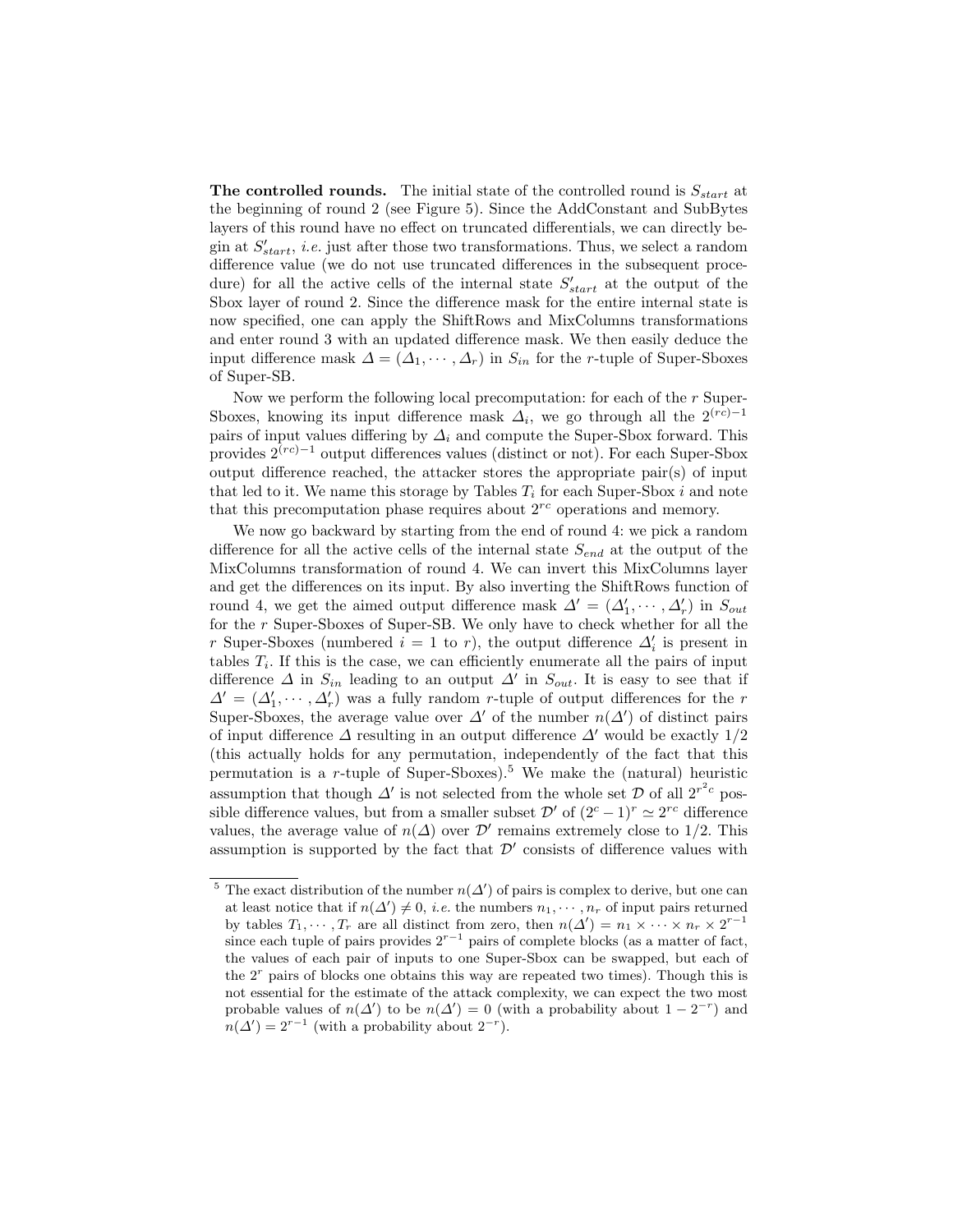$r<sup>2</sup>$  active cells, and this output difference pattern meets the MDS constraints of the r Super-Sboxes for any input difference pattern.

Thus, by going through all the potential difference candidates for  $S_{end}$ , we expect to get half of the amount of distinct solutions on average. Since we previously assumed that we have at least  $2^{rc}$  potential difference candidates for  $S_{end}$ , the average complexity to find one solution is only two operations as soon as we wish to obtain at least  $2^{rc-1}$  solutions. In other words, the  $2^{rc}$  cost for building the tables  $T_i$  has been absorbed by the fact that this will allow us to test about  $2^{rc}$  distinct output difference values at a time. Once all the possible output differences in  $S_{end}$  have been exhausted, we can pick a new input difference candidate in  $S_{start}$  and build new tables  $T_i$ .

To conclude, in order to find  $k$  distinct solutions for the controlled rounds, the overall complexity is  $\max\{2^{rc}, k\}$  operations and  $2^{rc}$  memory.

The uncontrolled rounds. The rest of the path (the uncontrolled rounds) is fulfilled probabilistically. More precisely, we managed so far to get valid candidates from round 2 to round 4, but we have no control on the difference values in  $S_{start}$  (since we selected random differences in  $S'_{start}$  and going through an Sbox layer impacts the difference values). Similarly, we know the differences in  $S_{end}$ , but the beginning of the next round is a SubBytes transformation that does not allow us to control the behavior of the MixColumns function on round 5. The study of the MixColumns differential properties indicates that the path will be fulfilled with probability about  $2^{-c(r-1)}$  at round 1 and at round 5 since we are aiming for a  $r \mapsto 1$  active cells differential transition through both of those two MixColumns layers. Note that for round 0, round 6 and round 7, the probability of success is equal to one. Finally, the attacker must find  $2^{2c(r-1)}$ distinct solutions for the controlled rounds, providing a single valid pair for the whole 8-round differential path with a total complexity of  $2^{2c(r-1)}$  operations and  $2^{rc}$  memory.

Of course, the same technique applies to the 7-round differential characteristic of Figure 3 as well, up to the fact that since the condition on the number of distinct difference values is fulfilled at the input of the Super-Sboxes and not on the output, one has to fix a random value for the active cell of the ending difference (at the input of round 5) and work backward instead of forward. Since only one round of the uncontrolled part (namely round 1) has now to be fulfilled probabilistically, the attacker must find  $2^{c(r-1)}$  distinct solutions for the controlled rounds, providing a valid pair for the whole 7-round differential path with a total complexity of about  $2^{rc}$  operations and memory. If one wants to find  $k'$  solutions for the whole 7-round path, then the computational complexity is max $\{2^{rc}, k' \times 2^{c(r-1)}\}.$ 

## 3.5 Considering freedom degrees

Before moving forward into the study of the various applications of the Super-Sbox cryptanalysis, we need to evaluate the freedom degrees available to the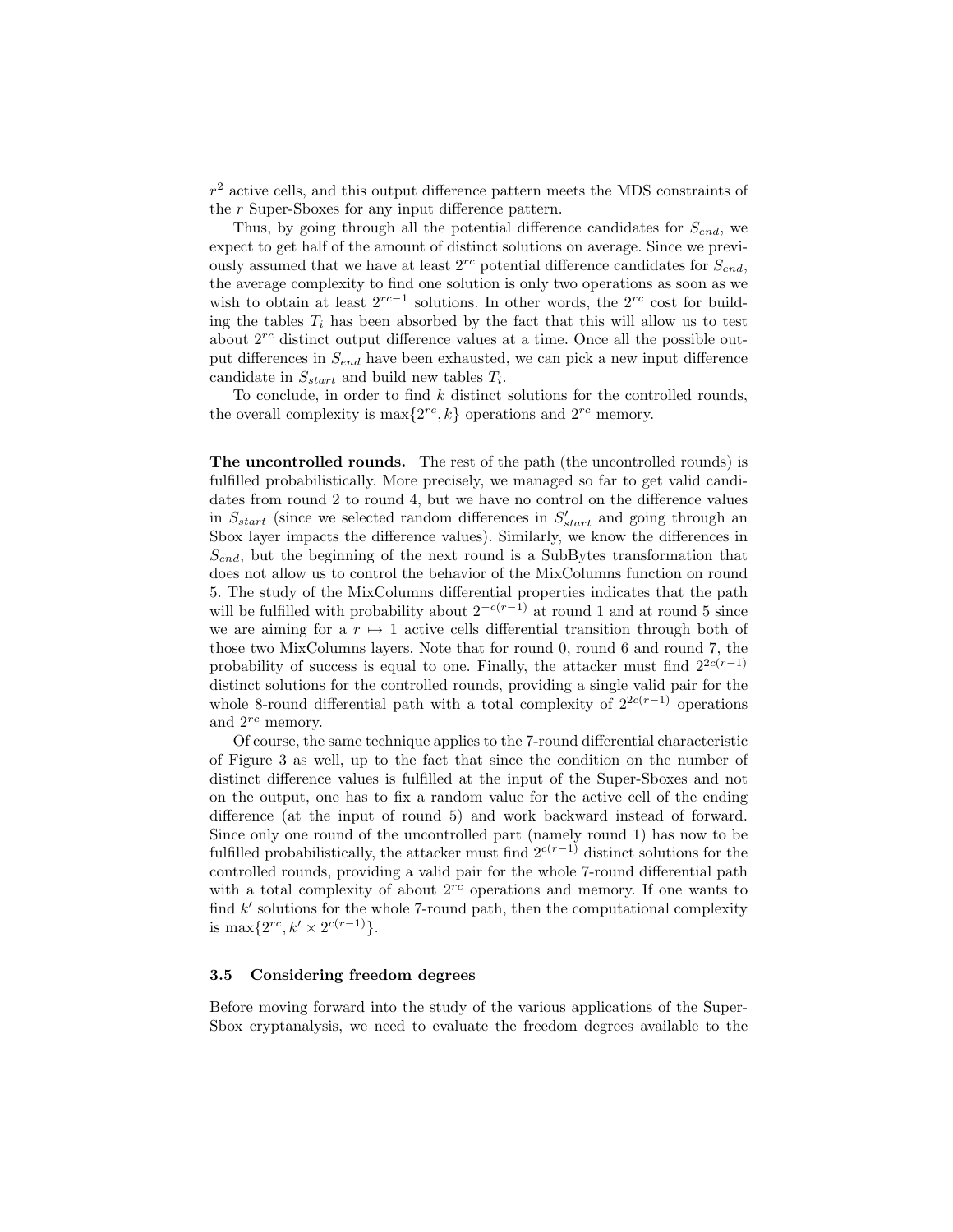attacker. Indeed, we have to be sure that our attacks will find with a good probability a valid pair for the whole differential path considered. That is, we want to be sure that enough valid candidates for the controlled rounds exist so that we have a good probability that one of them will fulfill the entire characteristic. Moreover, in some of our attacks, our goal will not only be to find one valid pair, but to find many of them. In the case of some round reduced versions of Grøstl, we will even use a birthday paradox technique on the set of valid candidates in order to find a semi-free-start collision for the compression function. For this reason, we need to evaluate how many valid pairs one can find for a specified differential path, and how many distinct differential paths can be considered.

A simple counting argument shows that one can generate only about  $2^{2c-1}$ pairs that verify the entire characteristic. Let us first consider the 8-round path of Figure 3: the controlled rounds allow to produce about 22rc−<sup>1</sup> valid pairs for rounds 2 to 4, out of which about  $2^{2rc-1} \times 2^{-2(r-1)c} = 2^{2c-1}$  pairs fulfill the entire condition resulting from the differential transitions at round 1 and 5. In the case of the 7-round path from Figure 3, the controlled rounds allow to produce about  $2^{(r+1)c-1}$  valid pairs from round 2 to 4, out of which about  $2^{(r+1)c-1} \times 2^{-(r-1)c}$  $2^{2c-1}$  fulfill the entire condition resulting from the differential transitions at round 1.

We also have to count how many differential paths such as the ones from Figure 3 can be generated. When the internal state contains only one active cell, there are clearly  $r^2$  possible positions for the location of this cell in the matrix. Since this situation happens in the forward and in the backward direction, we get  $r<sup>4</sup>$  distinct differential paths. To conclude, we can generate  $r<sup>4</sup>$  distinct differential paths, each potentially producing  $2^{2c-1}$  distinct valid pairs.

## 4 Applications

When trying to obtain distinguishing attacks for 7 rounds of an AES-like permutation, the Super-Sbox cryptanalysis will generally not provide any complexity improvement over existing techniques. However, our method allows the attacker to carry out an attack on a number of rounds that was unreachable before. For example, we provide a new known-key distinguisher attack for 8-round reduced AES and the first distinguishers for the 8-round versions of the reduced Grøstl internal permutation, the ECHO internal permutation, and the reduced Grøstl compression function.

## 4.1 Limited-birthday distinguishers

Before moving to applications of the Super-Sbox cryptanalysis, we have to describe the distinguishers we will build. One of our goals is to distinguish an AES-like permutation from an ideal permutation in the known-key setting. The kind of distinguishers we consider consist in deriving pairs of plaintext/ciphertext couples with a zero difference value at i prescribed input bit positions and a zero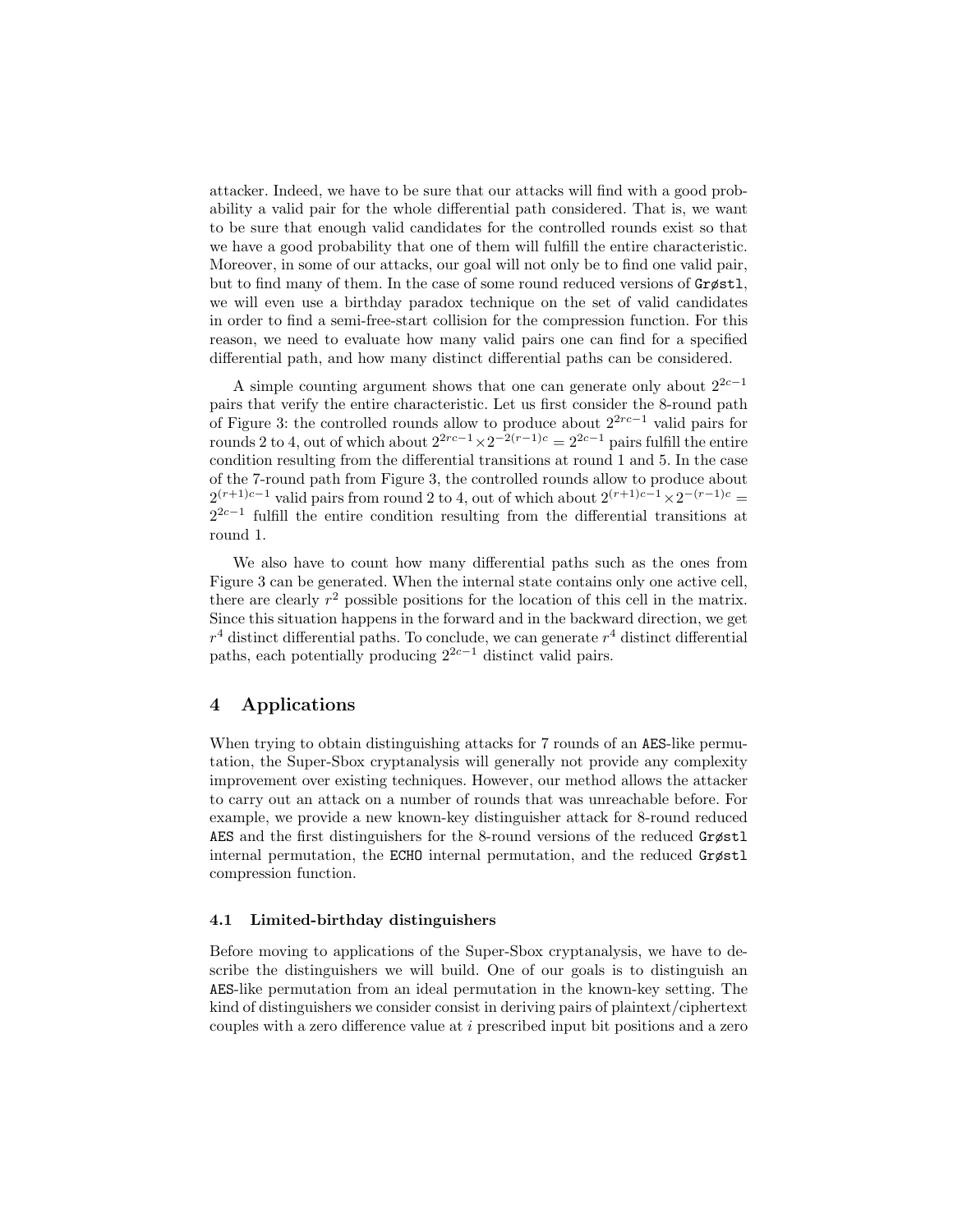difference value at  $j$  prescribed output bit positions (and arbitrary difference values for the other  $r^2c - i$  input bit positions and the other  $r^2c - j$  output bit positions). What is the generic attack complexity in the case of an ideal (random) permutation ? More generally, we can study the problem of mapping a  $i$ -bit difference mask not necessarily equal to the all-zero word to a  $j$ -bit difference mask through an ideal permutation. A rough analysis might suggest that due to the the birthday paradox, a generic attack requiring  $2^{\min\{i/2,j/2\}}$  exists. However, this is not always the case since we can find ourselves in the situation where not enough difference positions are available in order to take full advantage of the birthday attack. In other words we don't always have the  $k/2$  unconstrained difference bits required to mount a  $2^{k/2}$  collision attack on k bits.

Since we handle a permutation, the attacker can choose to study the function or its inverse. Without loss of generality, let's assume that  $i \geq j$ . Due to the birthday paradox, each structure of  $2^{r^2c-i}$  input values obtained by fixing the value of those  $i$  bits where a zero input difference is required allows to achieve a zero output difference on up to  $2(r^2c - i)$  prescribed output bit positions.

- $-$  if j ≤ 2( $r^2c i$ ), then one can select  $2^{j/2}$  input values from one single structure and this suffices to achieve a collision on the  $j$  target positions. The attack complexity is about  $2^{j/2}$ .
- $-$  if  $j > 2(r^2c i)$ , then about  $2^{j-2(r^2c i)}$  structures have to be used to obtain a collision on the  $j$  prescribed positions. Overall, the complexity of the attack is about  $2^{r^2c-i} \times 2^{j-2(r^2c-i)} = 2^{i+j-r^2c}$ .

The same reasoning holds when applying the birthday paradox over the  $r^2c - j$ free difference bits on the output and attacking the inverse function.

- − if  $i \leq 2(r^2c j)$ , then the attack complexity is about  $2^{i/2}$ .
- − if  $i > 2(r^2c j)$ , then the attack complexity is about  $2^{r^2c j} \times 2^{i-2(r^2c j)}$  $= 2^{i+j-r^2c}.$

It can be shown that overall, the attack complexity is  $\max\{2^{j/2}, 2^{i+j-r^2c}\}.$ 

We want to be able to distinguish AES-like permutation-based compression functions as well. Studying the generic attack for an ideal compression function is almost the same as previously. The only difference is that we cannot consider the inverse function anymore, and we have to take into account both the message and the chaining variable as inputs. Thus, we study the problem of mapping a i-bit zero difference mask on the input chaining variable and the message (with  $t$  denoting the total number of input bits) to a  $j$ -bit zero difference mask on the output through an ideal compression function. By applying the birthday paradox, each structure of  $2^{t-i}$  input values obtained by fixing the input values at the i positions of the input mask bits allows to achieve a collision on up to  $2(t - i)$  prescribed output bit positions.

- if  $j \leq 2(t i)$ , then the attack complexity is  $2^{j/2}$ .
- $-$  if  $j > 2(t i)$ , then  $2^{j-2(t-i)}$  structures have to be used to obtain a collision on the j prescribed positions. Overall, the complexity of the attack is  $2^{t-i} \times$  $2^{j-2(t-i)} = 2^{i+j-t}.$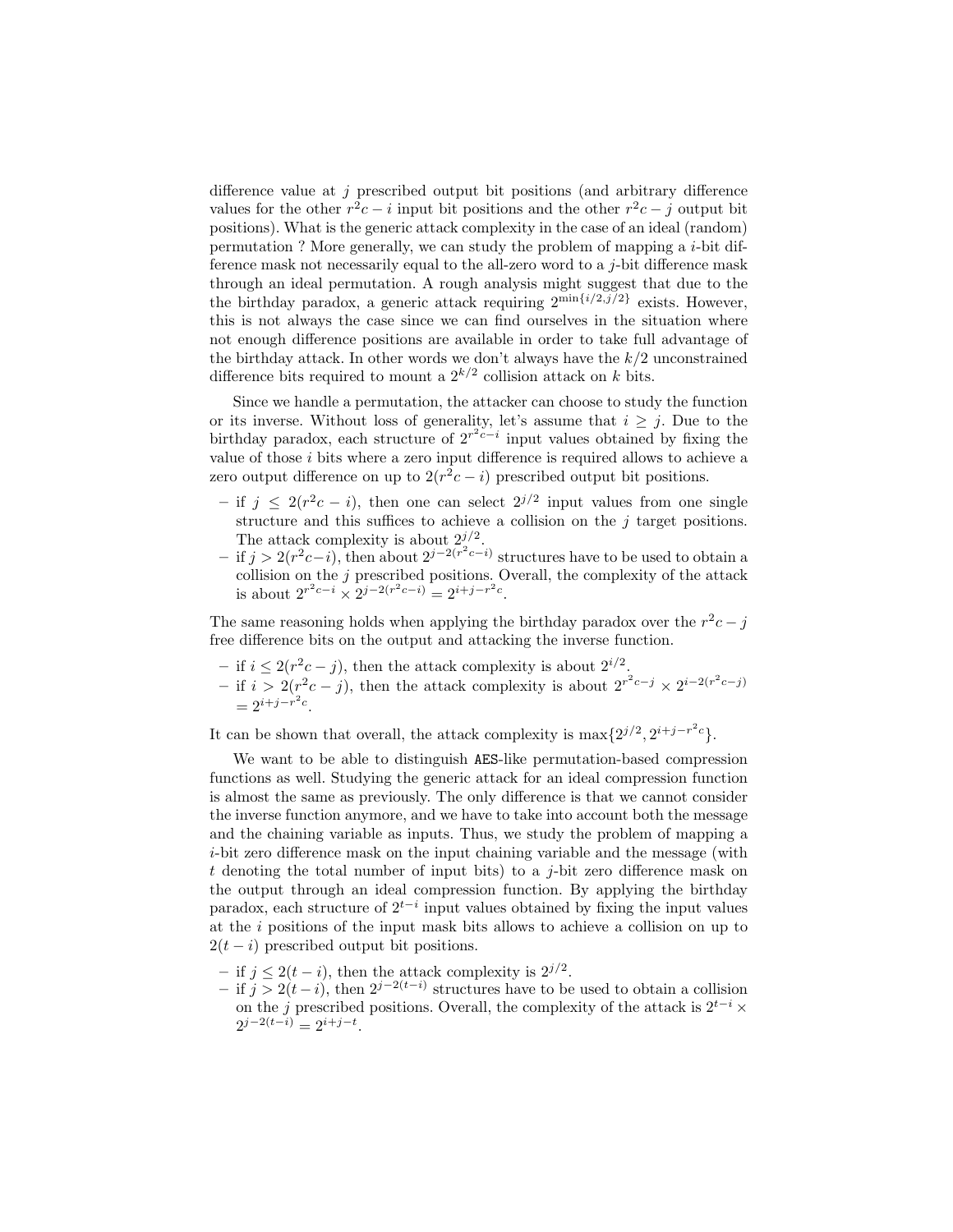## 4.2 AES

Our first application is a known-key distinguishing attack against the AES block cipher. We will focus on the application of this attack to AES-128. Previously known attacks on round-reduced version of AES-128 allow to reach up to 7 rounds, and for 7 rounds we get no improvement, due to the minimal cost  $2^{rc}$ of the Super-Sbox technique. However, we describe here the first known-key distinguishing attack against a 8-round reduced version of AES-128 (a recent announcement regarding an unpublished work [5] describes an 8-round chosen-key distinguisher for AES-128). We recall that in the case of AES, the last MixColumns transformation is not applied.

We will use the 8-round differential path from Figure 3 and we already showed that one can get a pair of input fulfilling this path with a computation complexity of  $2^{2c(r-1)} = 2^{48}$  operations and  $2^{32}$  in memory. The amount of freedom degrees is not an issue here since we only need to find one candidate verifying the whole differential path. This gives us a pair of plaintext/ciphertext with 4 active cells in the input and 4 active cells in the output, with undetermined non-zero differences. In the previous section, we gave some evidence that in the case of a perfect random permutation this should require  $2^{64}$  operations, and we can conclude that 8-round reduced AES-128 can be distinguished from an ideal cipher in a known-key model with  $2^{48}$  computations and  $2^{32}$  memory. Note that our distinguishers work even if the last round MixColumns transformation is applied.

#### 4.3 Grøstl

For Grøstl, finding a valid pair following the generic 8-round path from Figure 3 requires  $2^{2c(r-1)} = 2^{112}$  computations and  $2^{64}$  memory. The obtained pairs have the distinctive property that  $i = 512 - 64 = 448$  predetermined bits of the input difference and  $j = 512 - 64 = 448$  predetermined bits of the preimage of the output difference by the linear transformation MixColumns are equal to zero. We thus obtain a distinguisher for the 8-round reduced Grøstl-256 internal permutation since the ideal cipher case should require  $2^{i+j-r^2c} = 2^{384}$ computations. This immediately provides a distinguisher for the 8-round reduced Grøstl-256 compression function as well, as can be seen on Figure 1, by using the differential path for the  $P$  permutation and inserting no difference in the message (no difference will occur in  $Q$ ) or alternatively with the differential path for the permutation  $Q$  only (and no difference in  $P$ ). In both cases, the input difference of the compression function belongs to a predetermined vector space of  $\{0,1\}^{1024}$  of dimension  $8 \times 8 = 64$  and the output difference belongs to the sum of two predetermined vector spaces of  $\{0,1\}^{512}$  of dimension 64 each, *i.e.* a predetermined vector space of dimension at most 128 (by analogy  $i = 1024 - 64 = 960$  and  $j = 512 - 128 = 384$ . In the ideal compression function case, this should require  $2^{i+j-t} = 2^{320}$  computations. For completeness, we give in Figure 6 the differential paths for the Grøstl parameters.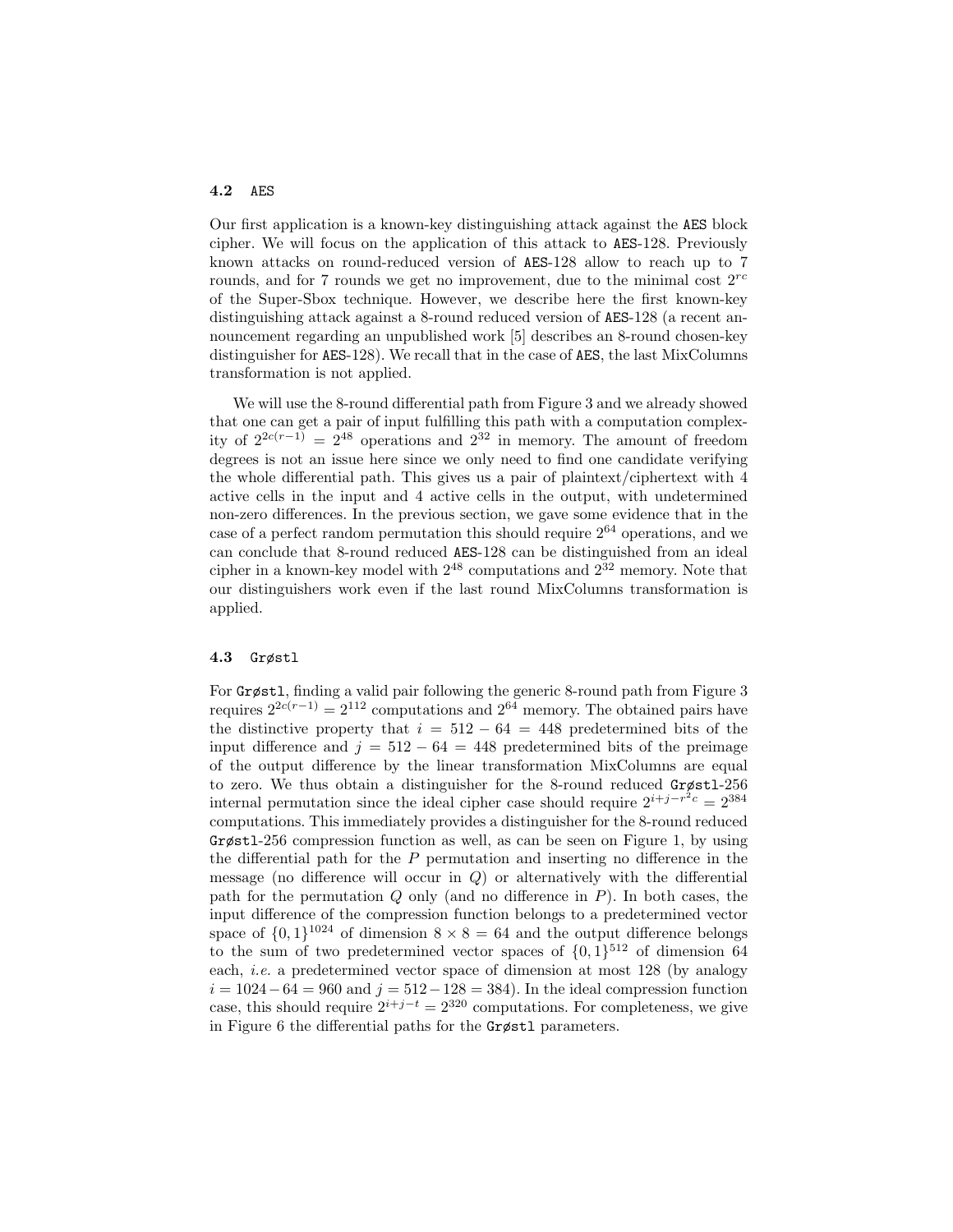

Fig. 6. 7-round and 8-round differential paths for Grøstl-256

Note that in both the 7-round and 8-round cases, we can generate  $2^{2 \times 8 - 1}$  =  $2^{15}$  distinct valid pairs for each characteristic and one can build  $8^4 = 2^{12}$  distinct differential paths. We can now try to compute semi-free-start collisions in the same manner as in [27]: we use the birthday paradox between the solutions found for the P and Q branches in order to find colliding difference values for the active cells of the input and the output. If one expects  $x$  active cells in the input and  $y$  in the output of the differential path, then one can find colliding values by computing  $2^{(x+y)/2}$  valid candidates for both P and Q. Note that since it is linear, the very last MixColumns function can be ignored and only the number of active cells before this layer should be considered. Assuming that we have  $2^{12} \times 2^{15} = 2^{27}$  freedom degrees available in order to apply this birthday attack would be incorrect: one can apply the birthday paradox only for the same differential path considered. Thus, we have  $2^{15}$  freedom degrees for each birthday attack, and we can repeat this step  $2^{12}$  times. Overall, we can make the input and output difference values collide for only  $\log_2((2^{15})^2 \times 2^{12}) = 42$  bits.



Fig. 7. 6-round and 7-round differential paths for Grøstl-256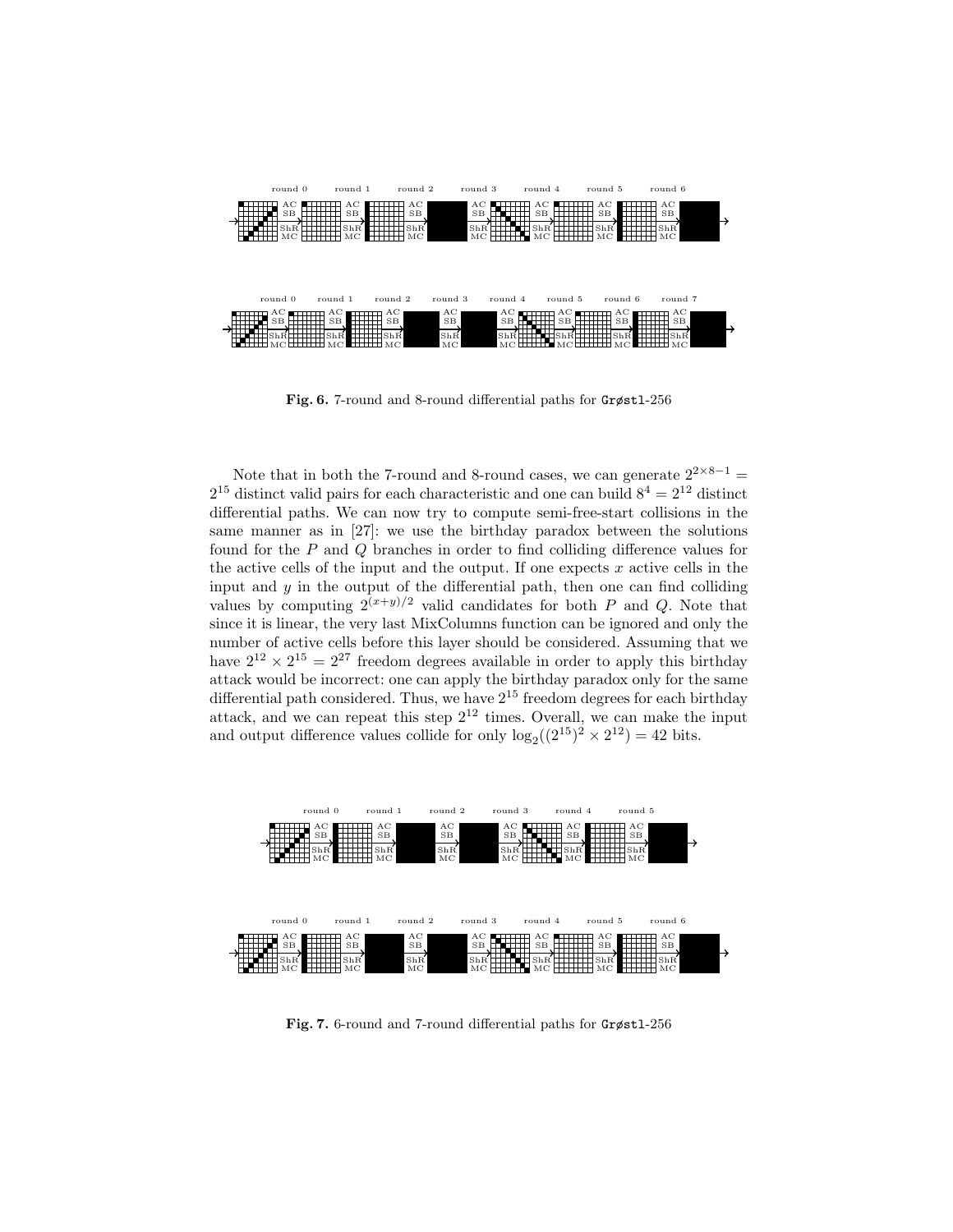For this reason, one can not generate collisions for the 7-round and 8-round reduced compression function with the paths from Figure 3. However, by using the slightly different paths depicted in Figure 7, one can find semi-free-start collisions for the 6-round reduced Grøstl-256 compression function with  $2^{64} = 2^{64}$ operations and memory and for the 7-round reduced case with  $2^{56+64} = 2^{120}$ operations and  $2^{64}$  memory. The particularity of those paths is that enough freedom degrees are now left to the attacker in order to complete the final birthday attack. The drawback is that one more  $r \mapsto 1$  transition is uncontrolled for the same total number of rounds. Thus, this type of paths is more costly than the one from Figure 6.

#### 4.4 ECHO

Since its structure is mimicking the AES, our results regarding the internal permutation of ECHO are very similar, but the complexity has to adapted to the ECHO parameters. By using the 8-round path from Figure 3, we can distinguish 8 rounds of the ECHO internal permutation from an ideal 2048-bit permutation with  $2^{768}$  computations and  $2^{512}$  memory (the ideal permutation case would require  $2^{1024}$  computations).

Note that this distinguisher does not apply to the ECHO compression function because of the shrink operation utilized after the internal permutation and the feedforward. As a matter of fact the convolution effect of this operation over the output distribution of the permutation makes it considerably more difficult to mount a distinguishing attack on the compression function of ECHO than on its underlying permutation. Moreover, since the Super-Sbox cryptanalysis of the ECHO permutation presented above requires at least  $2^{512}$  computations and memory, it is not a well suited starting point for trying to mount a distinguisher or a collision search attack against one of the compression functions of ECHO-256 or ECHO-512 (or one of their single-pipe variants).

## 5 Conclusion

In this paper, we introduced the Super-Sbox cryptanalysis, which very often improves upon the classical rebound or start-from-the-middle attacks both in terms of efficiency and simplicity. This technique leads to improved cryptanalytic results for both Grøstl and ECHO, two SHA-3 candidates, and to the best knownkey distinguisher so far for the AES-128 block cipher.

## Acknowledgments

The authors would like to thank Matt Robshaw for insightful discussions and the anonymous referees for their helpful comments.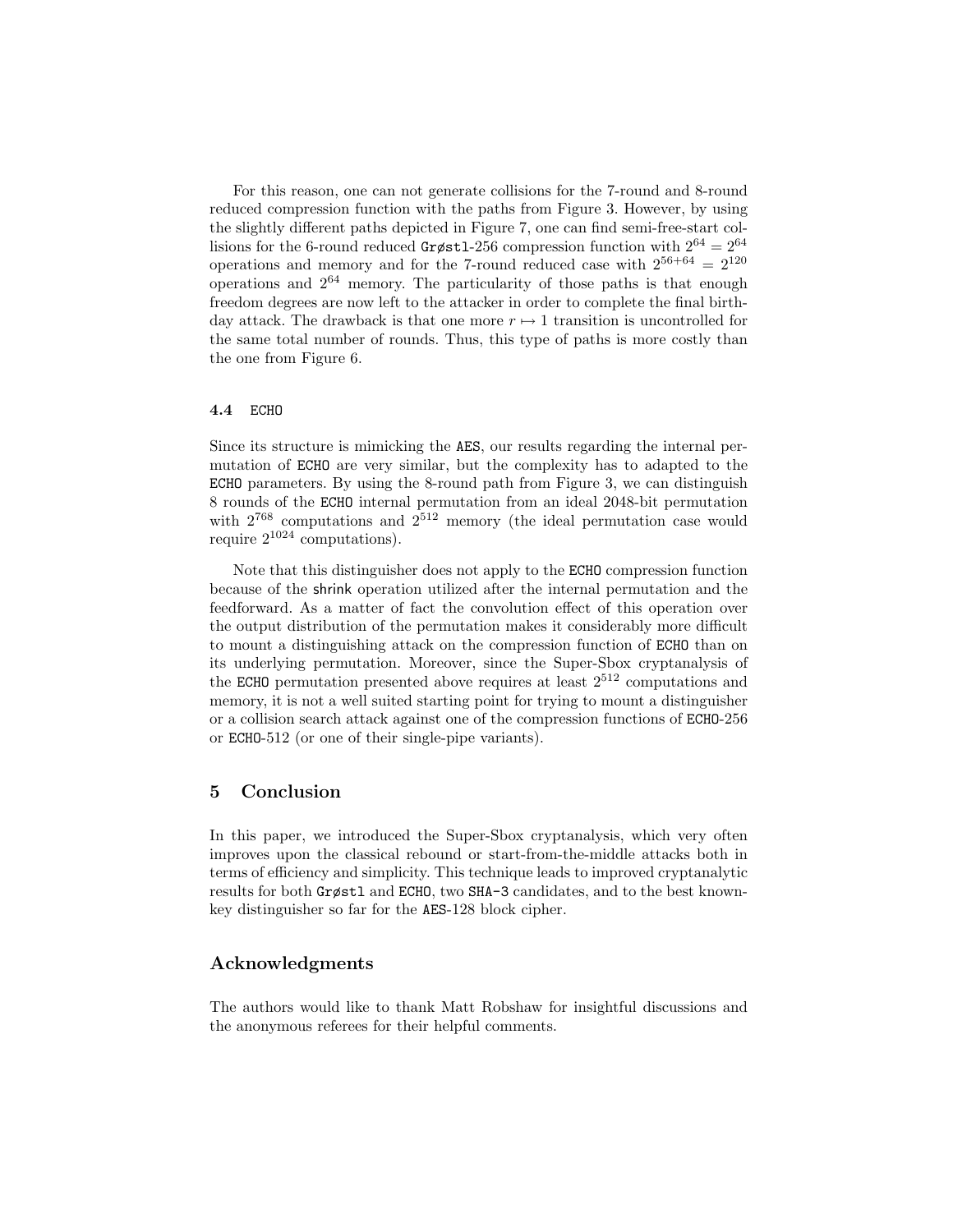## References

- 1. P.S.L.M. Barreto. An observation on Grøstl. Comment submitted to the NIST hash function mailing list, hash-forum@nist.gov. http://www.larc.usp.br/ pbarreto/Grizzly.pdf.
- 2. Ryad Benadjila, Olivier Billet, Henri Gilbert, Gilles Macario-Rat, Thomas Peyrin, Matt Robshaw, and Yannick Seurin. SHA-3 Proposal: ECHO. Submission to NIST, 2008. Available online at http://crypto.rd.francetelecom.com/echo/.
- 3. Alex Biryukov, editor. Fast Software Encryption, 14th International Workshop, FSE 2007, Luxembourg, Luxembourg, March 26-28, 2007, Revised Selected Papers, volume 4593 of Lecture Notes in Computer Science. Springer, 2007.
- 4. Alex Biryukov, Dmitry Khovratovich, and Ivica Nikolic. Distinguisher and Related-Key Attack on the Full AES-256. In Halevi [15], pages 231–249.
- 5. Alex Biryukov and Ivica Nikolic. A New Security Analysis of AES-128. CRYPTO 2009 rump session, 2009. http://rump2009.cr.yp.to/b6f3cb038135799a7ea398f99faf4a55.pdf.
- 6. John R. Black, Phillip Rogaway, and Thomas Shrimpton. Black-Box Analysis of the Block-Cipher-Based Hash-Function Constructions from PGV. In Moti Yung, editor, Advances in Cryptology – CRYPTO 2002, volume 2442 of Lecture Notes in Computer Science, pages 320–335. Springer-Verlag, 2002.
- 7. Ran Canetti, Oded Goldreich, and Shai Halevi. The random oracle methodology, revisited. J. ACM, 51(4):557, 2004.
- 8. Ronald Cramer, editor. Advances in Cryptology EUROCRYPT 2005, 24th Annual International Conference on the Theory and Applications of Cryptographic Techniques, Aarhus, Denmark, May 22-26, 2005, Proceedings, volume 3494 of Lecture Notes in Computer Science. Springer, 2005.
- 9. Joan Daemen and Vincent Rijmen. The Design of Rijndael. Information Security and Cryptography. Springer, 2002. ISBN 3-540-42580-2.
- 10. Joan Daemen and Vincent Rijmen. Two-Round AES Differentials. Cryptology ePrint Archive, Report 2006/039, 2006. http://eprint.iacr.org/.
- 11. Joan Daemen and Vincent Rijmen. Understanding Two-Round Differentials in AES. In Roberto De Prisco and Moti Yung, editors, SCN, volume 4116 of Lecture Notes in Computer Science, pages 78–94. Springer, 2006.
- 12. Orr Dunkelman, editor. Fast Software Encryption, 16th International Workshop, FSE 2009, Leuven, Belgium, February 22-25, 2009, Revised Selected Papers, volume 5665 of Lecture Notes in Computer Science. Springer, 2009.
- 13. Florian Mendel and Christian Rechberger and Martin Schläffer and Søren Steffen Thomsen. Rebound Attacks on the Reduced Grøstl Hash Function. In Josef Pieprzyk, editor, Topics in Cryptology - CT-RSA 2010, LNCS. Springer, 2010. to appear.
- 14. Praveen Gauravaram, Lars R. Knudsen, Krystian Matusiewicz, Florian Mendel, Christian Rechberger, Martin Schl¨affer, and Søren S. Thomsen. Grøstl – a SHA-3 candidate. Submission to NIST, 2008. Available online at http://www.groestl.info.
- 15. Shai Halevi, editor. Advances in Cryptology CRYPTO 2009, 29th Annual International Cryptology Conference, Santa Barbara, CA, USA, August 16-20, 2009. Proceedings, volume 5677 of Lecture Notes in Computer Science. Springer, 2009.
- 16. Joan Daemen and Vincent Rijmen. Plateau Characteristics. Information Security, IET, vol. 1, no. 1, pages 11–17, March 2007.
- 17. Michael J. Jacobson Jr., Vincent Rijmen, and Reihaneh Safavi-Naini, editors. Selected Areas in Cryptography, 16th Annual International Workshop, SAC 2009,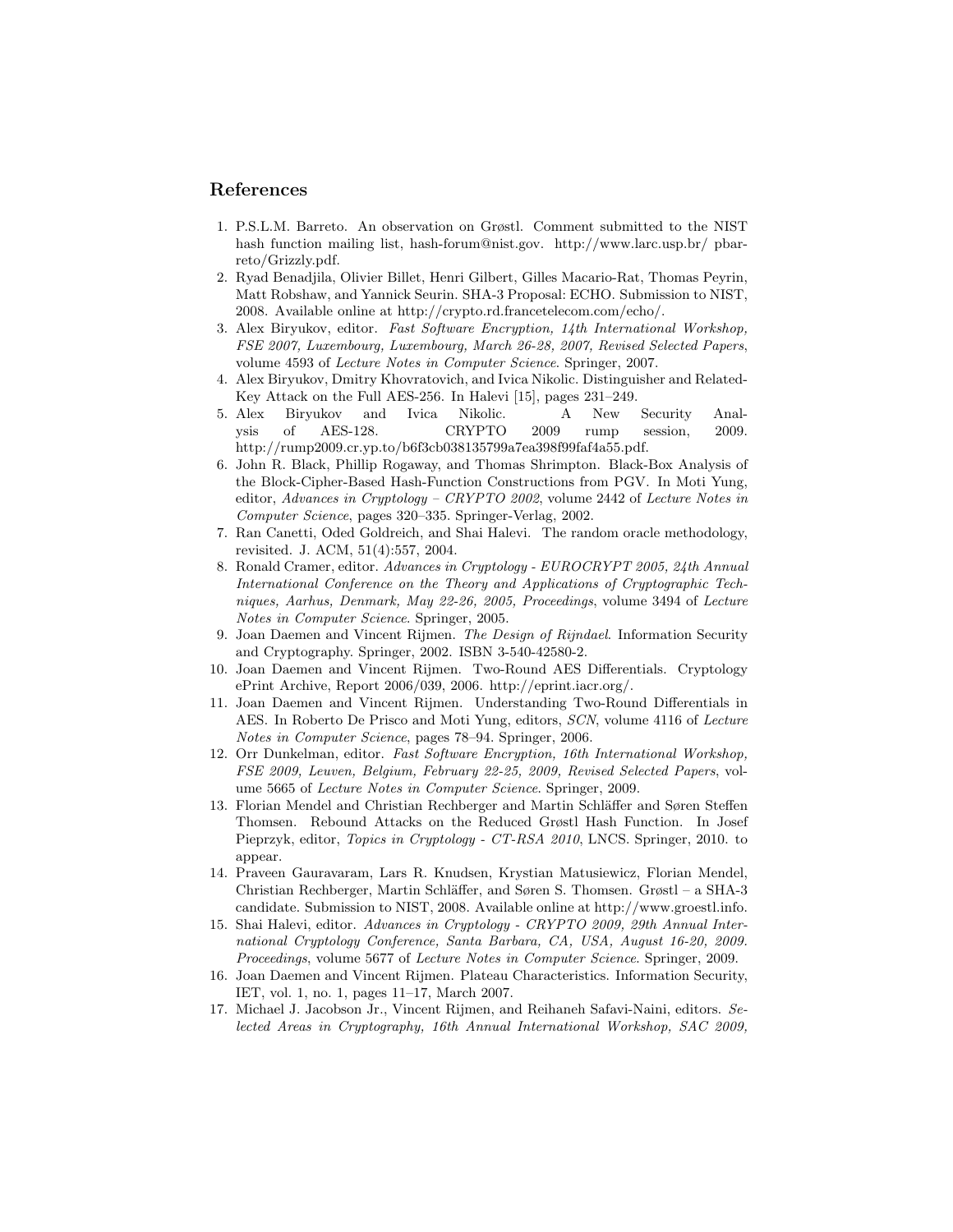Calgary, Alberta, Canada, August 13-14, 2009, Revised Selected Papers, volume 5867 of Lecture Notes in Computer Science. Springer, 2009.

- 18. J. Kelsey. Some notes on Grøstl. Comment submitted to the NIST hash function mailing list, hash-forum@nist.gov. http://ehash.iaik.tugraz.at/uploads/d/d0/Grostl-comment-april28.pdf.
- 19. Dmitry Khovratovich. Cryptanalysis of Hash Functions with Structures. In Jr. et al. [17], pages 108–125.
- 20. Lars R. Knudsen, Christian Rechberger, and Søren S. Thomsen. The Grindahl Hash Functions. In Biryukov [3], pages 39–57.
- 21. Lars R. Knudsen and Vincent Rijmen. Known-Key Distinguishers for Some Block Ciphers. In K. Kurosawa, editor, ASIACRYPT, volume 4833 of Lecture Notes in Computer Science, pages 315–324. Springer, 2007.
- 22. L.R. Knudsen. Truncated and Higher Order Differentials. In B. Preneel, editor, Fast Software Encryption – FSE 1994, volume 1008 of Lecture Notes in Computer Science, pages 196–211. Springer, 1994.
- 23. Mario Lamberger, Florian Mendel, Christian Rechberger, Vincent Rijmen, and Martin Schläffer. Rebound Distinguishers: Results on the Full Whirlpool Compression Function. In Matsui [24], pages 126–143.
- 24. Mitsuru Matsui, editor. Advances in Cryptology ASIACRYPT 2009, 15th International Conference on the Theory and Application of Cryptology and Information Security, Tokyo, Japan, December 6-10, 2009. Proceedings, volume 5912 of Lecture Notes in Computer Science. Springer, 2009.
- 25. Krystian Matusiewicz, María Naya-Plasencia, Ivica Nikolic, Yu Sasaki, and Martin Schläffer. Rebound Attack on the Full Lane Compression Function. In Matsui [24], pages 106–125.
- 26. Florian Mendel, Thomas Peyrin, Christian Rechberger, and Martin Schläffer. Improved Cryptanalysis of the Reduced Grøstl Compression Function, ECHO Permutation and AES Block Cipher. In Jr. et al. [17], pages 16–35.
- 27. Florian Mendel, Christian Rechberger, Martin Schl¨affer, and Søren S. Thomsen. The Rebound Attack: Cryptanalysis of Reduced Whirlpool and Grøstl. In Dunkelman [12], pages 260–276.
- 28. Marine Minier, Raphael C.-W. Phan, and Benjamin Pousse. Distinguishers for Ciphers and Known Key Attack against Rijndael with Large Blocks. In Preneel [33], pages 60–76.
- 29. National Institute of Standards and Technology. FIPS 180-1: Secure Hash Standard. http://csrc.nist.gov, April 1995.
- 30. National Institute of Standards and Technology. FIPS PUB 197, Advanced Encryption Standard (AES). Federal Information Processing Standards Publication 197, U.S. Department of Commerce, November 2001.
- 31. National Institute of Standards and Technology. Announcing Request for Candidate Algorithm Nominations for a New Cryptographic Hash Algorithm (SHA-3) Family. Federal Register, 27(212):62212–62220, November 2007.
- 32. Thomas Peyrin. Cryptanalysis of Grindahl. In Kaoru Kurosawa, editor, ASI-ACRYPT, volume 4833 of Lecture Notes in Computer Science, pages 551–567. Springer, 2007.
- 33. Bart Preneel, editor. Progress in Cryptology AFRICACRYPT 2009, Second International Conference on Cryptology in Africa, Gammarth, Tunisia, June 21-25, 2009. Proceedings, volume 5580 of Lecture Notes in Computer Science. Springer, 2009.